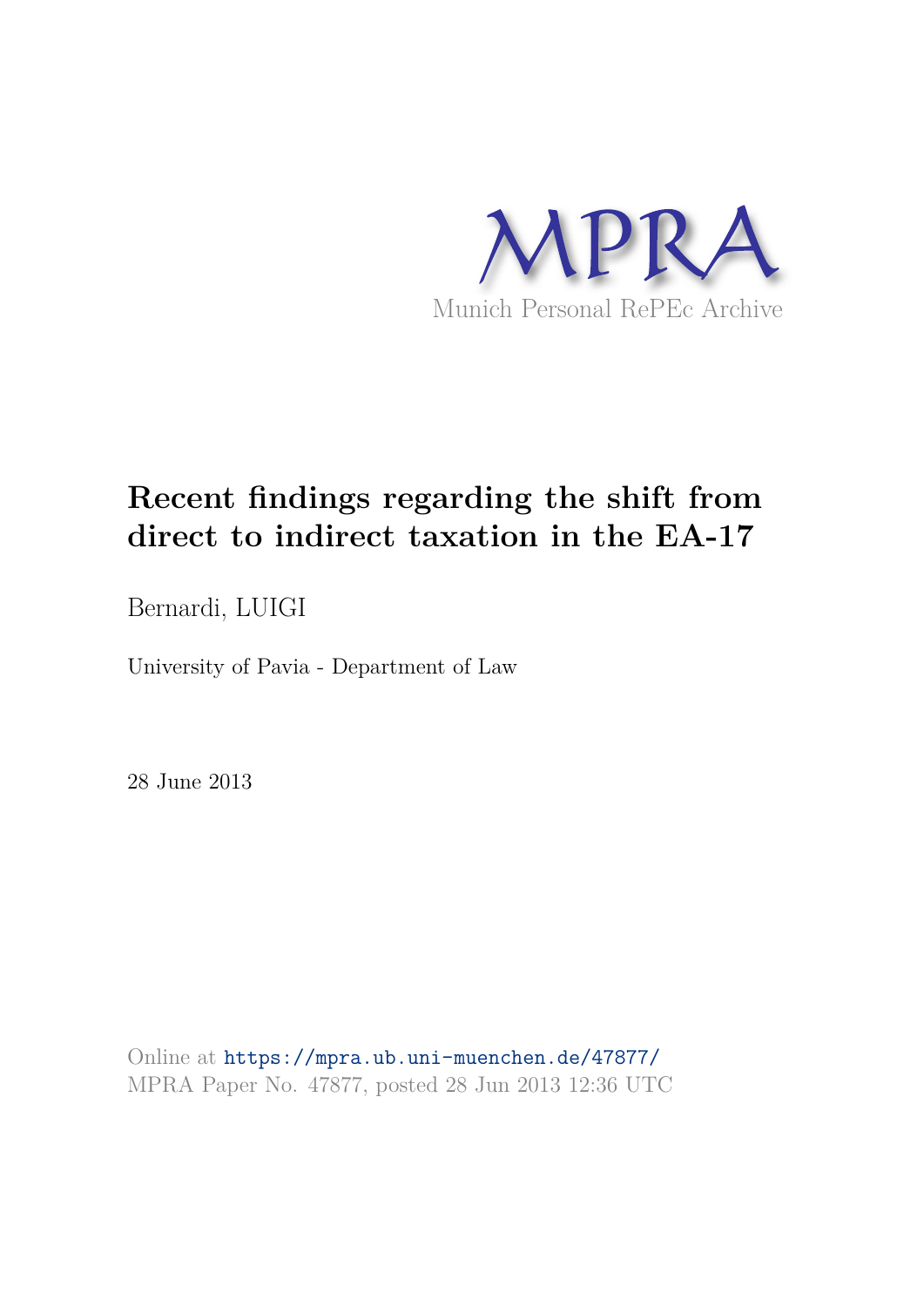# Recent findings regarding the shift from direct to indirect taxation within the EA-17

by

#### Luigi Bernardi

#### **Abstract**

The relative merits of direct vs. indirect taxes have been largely debated since the advent of public finance theory. The current phase of the discussion concerns the relative ability of these two kinds of taxes to creating a more growth-friendly environment. The prevailing view favours indirect taxation, and suggests a shift of the fiscal burden towards indirect taxes, especially those on consumption. We shall be looking only briefly at this last question, as this paper has two other principal aims. The first aim is to evaluate the entity of the said tax shift over the last decade across Euro Area (EA-17) member countries. Our conclusion is that a "true" tax shift has not been as widespread and large as the EU Commission believes. Secondly, among the most widelydebated issues concerning the tax shift, we are going to examine the contrasting short-term impacts on the economy resulting from it, and we shall outline the possible risk that, in the short term, this tax shift may exacerbate the economic slump spreading across the European Union, particularly as an effect of the general adoption of restrictive fiscal policies by almost all member countries.

Keywords**:** Direct taxes; Indirect taxes; Euro Area

JEL Codes: H20, H24, H29

University of Pavia - Department of Law June 2013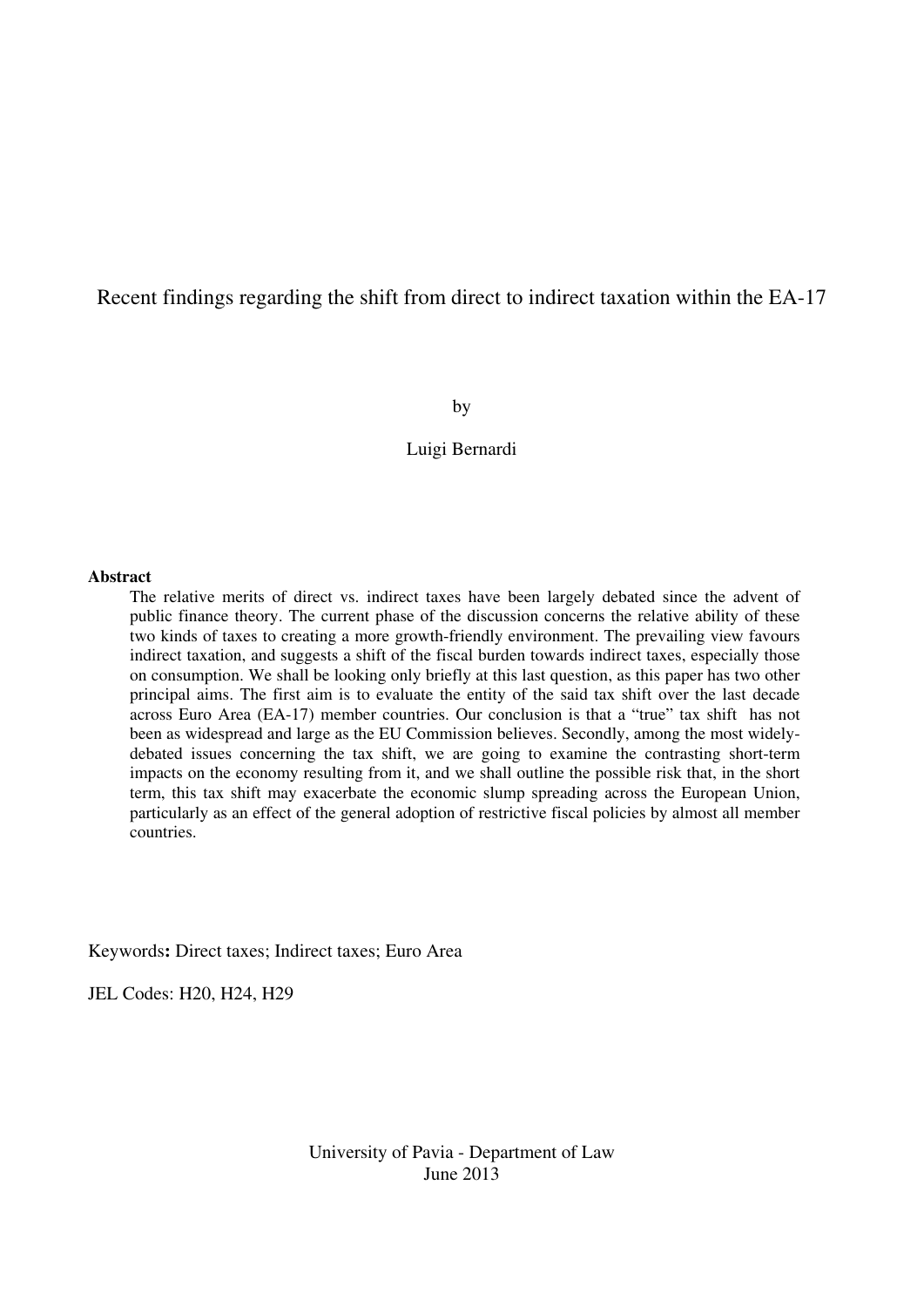#### 1. *Introduction\**

 Broadly speaking, the relative merits of direct vs. indirect taxes have been debated since the beginning of public finance theory (for all: Musgrave, 1969 and Steve, 1976 for historical views: Albi and Martinez Vasquez, 2011, for an updated view, and Tanzi, 2011, for a discussion of tax trends in recent years in the OECD countries). To give just one, clear example, around the middle of the last century, Comprehensive Personal Income Tax (PIT) proved widely successful. However, during the same period, indirect taxes flourished again, as a consequence of the proliferation of VAT. In turn, social security contributions were raised to finance the growth of the welfare state. More or less at the same time, the emergence of the theory of optimal taxation indicated the theoretical conditions under which direct or indirect taxes, or a mix of both, are preferable (see Salaniè, 2011, and Boadway, 2012, for an updated view).

The main issue of the present debate concerns the relative capacity of these two kinds of taxes to create a more growth-friendly environment. The prevailing view is in favour of indirect taxation, and this view has been endorsed by some of the most influential international economic organizations, such as the EU and the OECD. For some years now, they have been suggesting (Johansson *et al*., 2008; OECD, 2010b; EU Commission, 2011, for all) that member countries restructure their tax systems by shifting the fiscal burden from direct to indirect taxation, and in particular from labour to consumption taxes. Moreover, according to the EU Commission's view, the tax shift has already gained ground among the member countries and continues to do so (EU Commission, 2012a). Two sentences summarize this viewpoint: "*Almost all the results support the claim that a move from income taxation to consumption taxation will raise the rate of growth"* (Myles, 2009) and "*There has been a general tendency over the last years to shift taxation from labour and capital toward the taxation of consumption"* (EU Commission, 2011).

The aim of this paper is twofold. Firstly, we shall try to evaluate the extent of the tax shift over the past decade, and whether it has affected all EA-17 member countries. Our conclusion is that "true" (see below) tax shifts have not proliferated, and are not proliferating to the extent that the EU Commission believes. Secondly, we shall examine the contrasting short-term impacts of the tax shift on the economy, which has been disregarded to a certain extent in the literature. We shall outline the fact that, in the short term, the tax shift may exacerbate the depression proliferating

<sup>\*</sup> [luigi.bernardi@unipv.it](mailto:luigi.bernardi@unipv.it). Thanks are due to R. Puglisi and S. Scabrosetti for careful reading and helpful comments.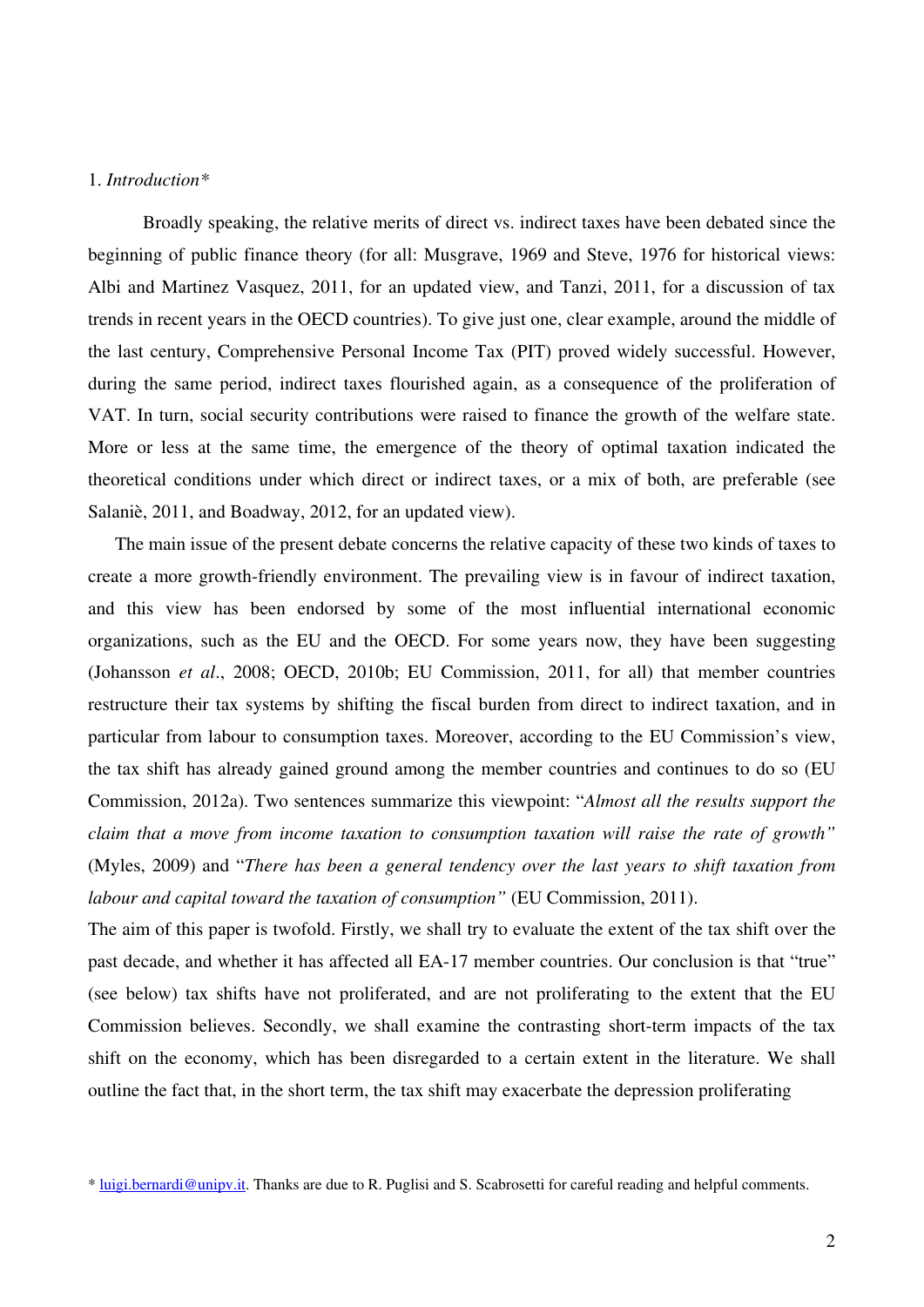throughout the European Union, particularly as a result of the general adoption of restrictive fiscal policies by almost all member countries. The rest of the paper is organized as follows. The next section discusses the aggregated trends and forecasts (2000-2014) for the main categories of taxation, in order to ascertain whether the extent of the tax shift has actually affected EA-17 tax trends during the period under consideration. A more detailed analysis of the occurrence of the tax shift in individual EA-17 member countries is subsequently presented. A short discussion follows concerning certain reasons for the tax shift, and its possible weaknesses. Finally, we shall be focusing on the aforementioned short-term macroeconomic effects of the tax shift. The final section concludes.

#### 2. *An evaluation of the tax shift, 2000-2014*

#### 2.1. *Some features of the tax shift and the aggregated tax trends*

 As we are all aware, the suggestions for tax reforms that have been proposed in recent years by both the EU and the OECD (EU Commission, 2011; OECD, 2010b, for all) may be summarised by two concepts. The first goes back to the eighties' buzz-word of broadening tax bases and reducing tax rates. The second concerns the proposed shift of the total tax burden from direct to indirect taxes, and in particular from labour to consumption taxation. We shall examine these suggestions briefly later in the paper. For now, we are going to evaluate the statements offered by both EU and OECD, concerning the diffusion of the tax shift throughout the EA-17 and in its individual member States.

The OECD (2010b), by considering the reforms which have been adopted by member countries in recent years, argues that they have been broadly in line with the present recommendations for tax reform. The main gaps consist in the failure to reduce PIT's central rates, and in the failure to raise property and environmental taxes. More specifically, the EU (2011) has examined the last decade and observed that up until the crisis, there were very few cases of tax shifts, most of which were unintentional. However, since the current economic crisis, there has been a generalised proliferation of the tax shift and an increase reliance on indirect taxes, mainly as a result of increased VAT (and excise duty) rates (EU Commission, 2012a).

 However, according to the EU Commission once again, these increases in indirect taxes have not necessarily given rise to a "real" tax shift, when not accompanied by a reduction in direct taxes and/or social security contributions. Therefore, it is important to make a distinction here between "Partial Tax Shift - PTS" and "Total Tax Shift - TTS". The former takes place when an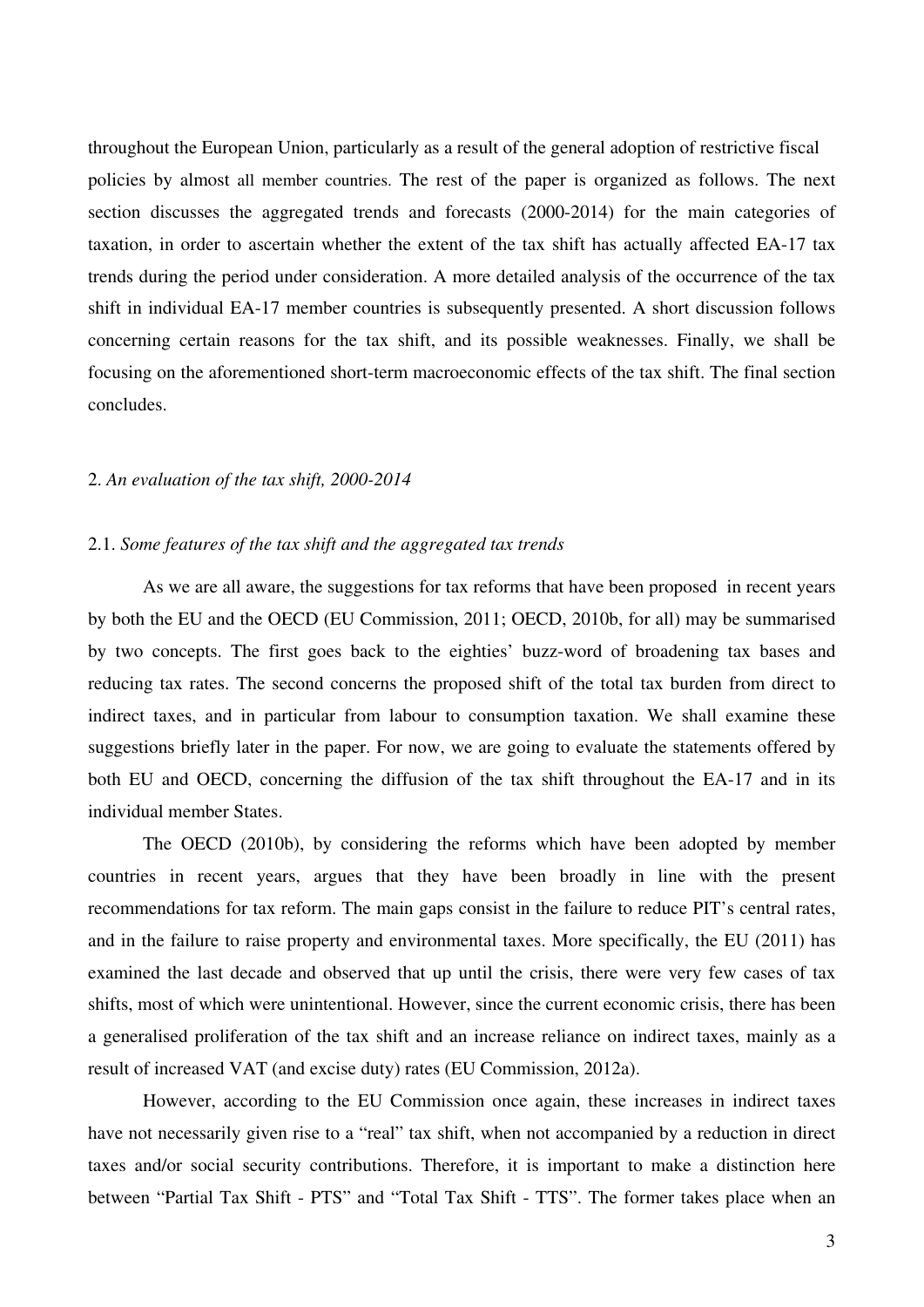increase (reduction) in total taxes is achieved by means of an increase (reduction) in indirect taxes (direct taxes and/or social security contributions). The latter, on the other hand, results from a change in the composition of the revenue side of the budget, consisting of increases in indirect taxes together with reductions in direct taxes and/or social security contributions. By using these two indicators, we can evaluate the tax trends that have characterized the EA-[1](#page-4-0)7 from 2000 to  $2014<sup>1</sup>$ , first in terms of aggregated values for the whole EA-17, and then by examining the situations of individual member countries.

 To begin with, therefore, we are going to look at the trends at aggregated level for the main tax categories in the EA-17 for the years 2000-2014.

### TABLE 1 HERE

 $\overline{a}$ 

Looking at the entire period in question (see Table 1 and Table 4), a TTS away from direct taxes and/or from social security contributions towards indirect taxes does not appear at all, either in terms of percentages of GDP (Table 1, panel a) or as shares of total taxes (Table 1, panel b)<sup>[2](#page-4-1)</sup>. Note in particular that the 2014 figures are rather similar to the initial ones. In order to analyse events in greater detail, we can break down the whole period considered here into three separate stages<sup>[3](#page-4-2)</sup>: from 2000 to 2007, that is, the years prior to the crisis; from 2007 to 2010, that is, the years of the crisis; finally, from 2010 to 2014, the years of due fiscal consolidation.

During the first stage, the changes in the main taxes appear rather limited. During the second stage, there was a reduction in total taxes and direct taxes, a more limited decrease in indirect taxes<sup>[4](#page-4-3)</sup> and, finally, a slight increase in social security contributions. Therefore, there was only a genuine PTS in the case of direct taxes, considering that total taxes fell. The third stage was characterised by the aforesaid recovery, almost to the initial values for direct and indirect taxes, while social security contributions were slightly up from the values witnessed during the crisis years. Due to the rise in total taxes, one can talk about a "real" PTS in the case of indirect taxes only. Nevertheless, the trends of the main taxes were not radically affected by the crisis.

<span id="page-4-0"></span><sup>&</sup>lt;sup>1</sup> The values for 2013 and 2014 are those forecast by the EU in November 2012 (EU Commission, *Ameco data bank*, 2012b).

<span id="page-4-1"></span> $2^2$  The two indicators are displayed together because of the possible bias of each of them: a composition bias for the tax shares, and the effects of GDP changes for the percentages of the taxes. Note, however, that the changes in the two indicators generally go in the same direction. Therefore, in the reminder of the paper we shall refer to GDP percentages only.

<span id="page-4-2"></span> $3$  This seems the least arbitrary subdivision of the entire period in question.

<span id="page-4-3"></span><sup>&</sup>lt;sup>4</sup> The relatively larger fall in direct taxes is due to their greater absolute value of elasticity to GDP (see Bernardi, 2011, for all).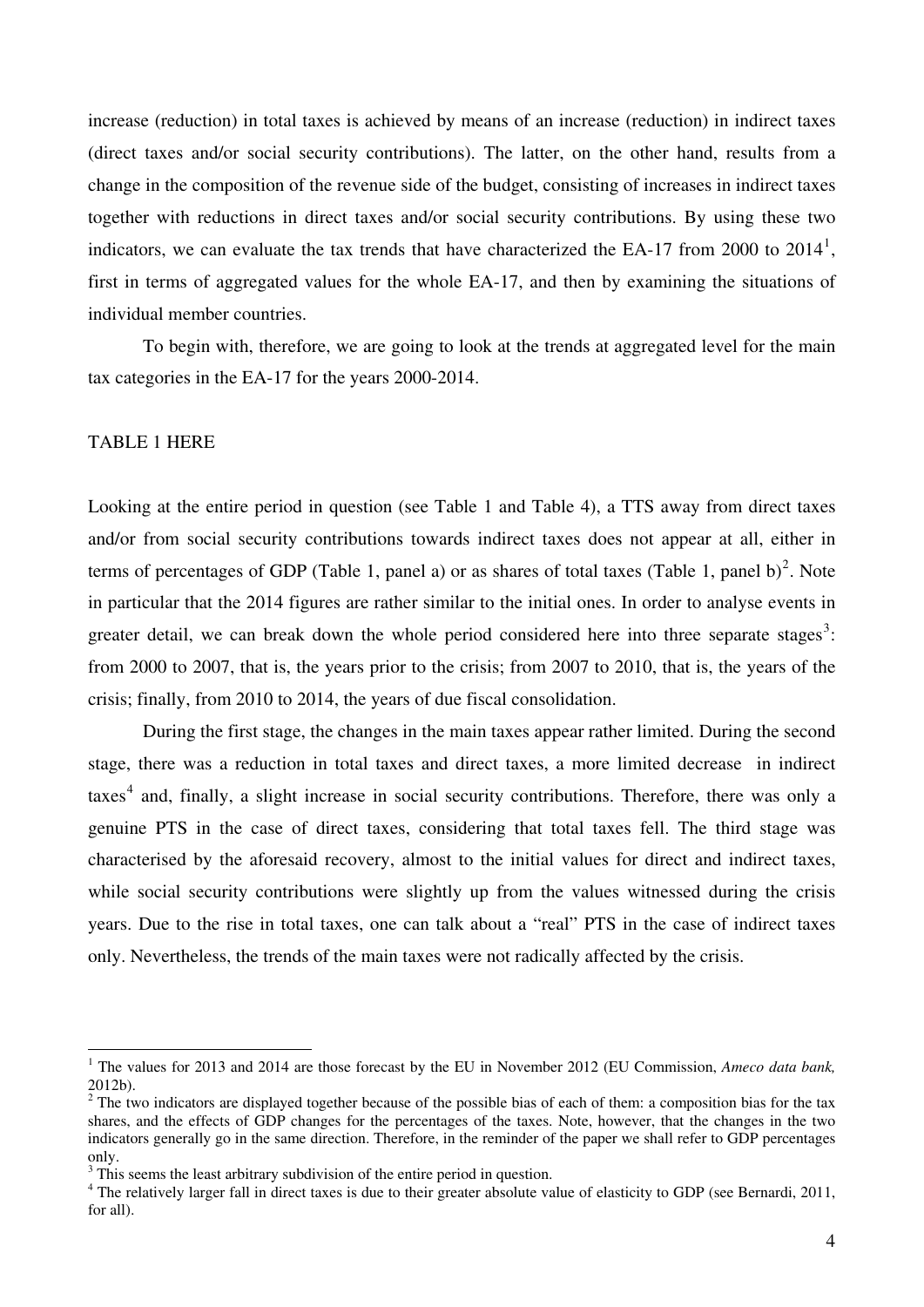#### 2.2. *A more detailed view, by individual member countries, 2000-2014*

 Now we are going to consider each EA-17 country separately, across the entire period under consideration and with respect to the different stages into which we have subdivided that period. The overall picture is somewhat different than the one for the aggregated tax trends. The main findings (especially with reference to the said reforms' aims) for the whole period 2000-2014 are as follows (Table 2). Total taxes decreased in ten countries<sup>[5](#page-5-0)</sup> and increased in the remaining ones. Direct taxes decreased in ten countries<sup>[6](#page-5-1)</sup> and went up in the other ones. There were few cases of increases in indirect taxes (only in Finland, Cyprus, France, Estonia and Malta). Finally, and surprisingly, there

#### TABLE 2 HERE

 $\overline{a}$ 

were increases in social security contributions in a slight majority of cases<sup>[7](#page-5-2)</sup>. Therefore, a TTS only emerged in the countries where the increase in indirect taxes was coupled with a reduction in direct taxes (or social security contributions, in the case of Malta). On the contrary, PTSs, deriving from a reduction in direct taxes, were witnessed in several countries<sup>[8](#page-5-3)</sup>. PTSs driving from a reduction in social security contributions were only seen in the Slovak Republic, Germany, Greece and Spain.

Looking now at the three stages into which we have divided the whole period, a slight reduction in taxes was widespread from 2000 to 2007 (Table 3). Reductions in total taxes prevailed (nine countries)<sup>[9](#page-5-4)</sup>, and this trend was more or less mirrored by reductions in direct taxes<sup>[10](#page-5-5)</sup>. Indirect taxes only increased in five countries (the Netherlands, Cyprus, Estonia, Portugal and Malta), while social security contributions fell in nine countries<sup>[11](#page-5-6)</sup>. At a first glance, many changes seem to have been in the direction pursued by the EU/OECD. However, "real" TTSs were only seen in the Netherlands, Malta and Estonia, where a reduction in direct taxes, and/or social security contributions, was coupled with an increase in indirect taxes. "Real" PTSs in the case of direct taxes may be found in five countries (Slovak Republic, Luxembourg, Estonia, Germany and France), and there were four cases of decreases in social security contributions (the Slovak Republic, Luxemburg, Germany and France).

<span id="page-5-0"></span><sup>&</sup>lt;sup>5</sup> The Netherlands, Finland, the Slovak Republic, Slovenia, Ireland, Luxembourg, Germany, Belgium, Greece and Estonia.

<span id="page-5-1"></span><sup>&</sup>lt;sup>6</sup> The Netherlands, Finland, the Slovak Republic, Cyprus, Luxembourg, Germany, France, Belgium, Estonia and Spain.

<span id="page-5-2"></span><sup>&</sup>lt;sup>7</sup> The Netherlands, Finland, Cyprus, France, Belgium, Estonia, Portugal, Austria and Italy.

<span id="page-5-3"></span><sup>&</sup>lt;sup>8</sup> Finland, the Netherlands, the Slovak Republic, Luxembourg, Germany, Belgium and Spain.

<span id="page-5-4"></span><sup>&</sup>lt;sup>9</sup> The Netherlands, Finland, the Slovak Republic, Luxembourg, Germany, France, Austria, Cyprus and Greece.

<span id="page-5-5"></span><sup>&</sup>lt;sup>10</sup> Slovak Republic, Ireland, Luxembourg, Germany, France, Belgium, and Estonia.

<span id="page-5-6"></span><sup>&</sup>lt;sup>11</sup> The Netherlands, Slovenia, the Slovak Republic, Luxembourg, Germany, Belgium, Estonia, Austria, and Malta.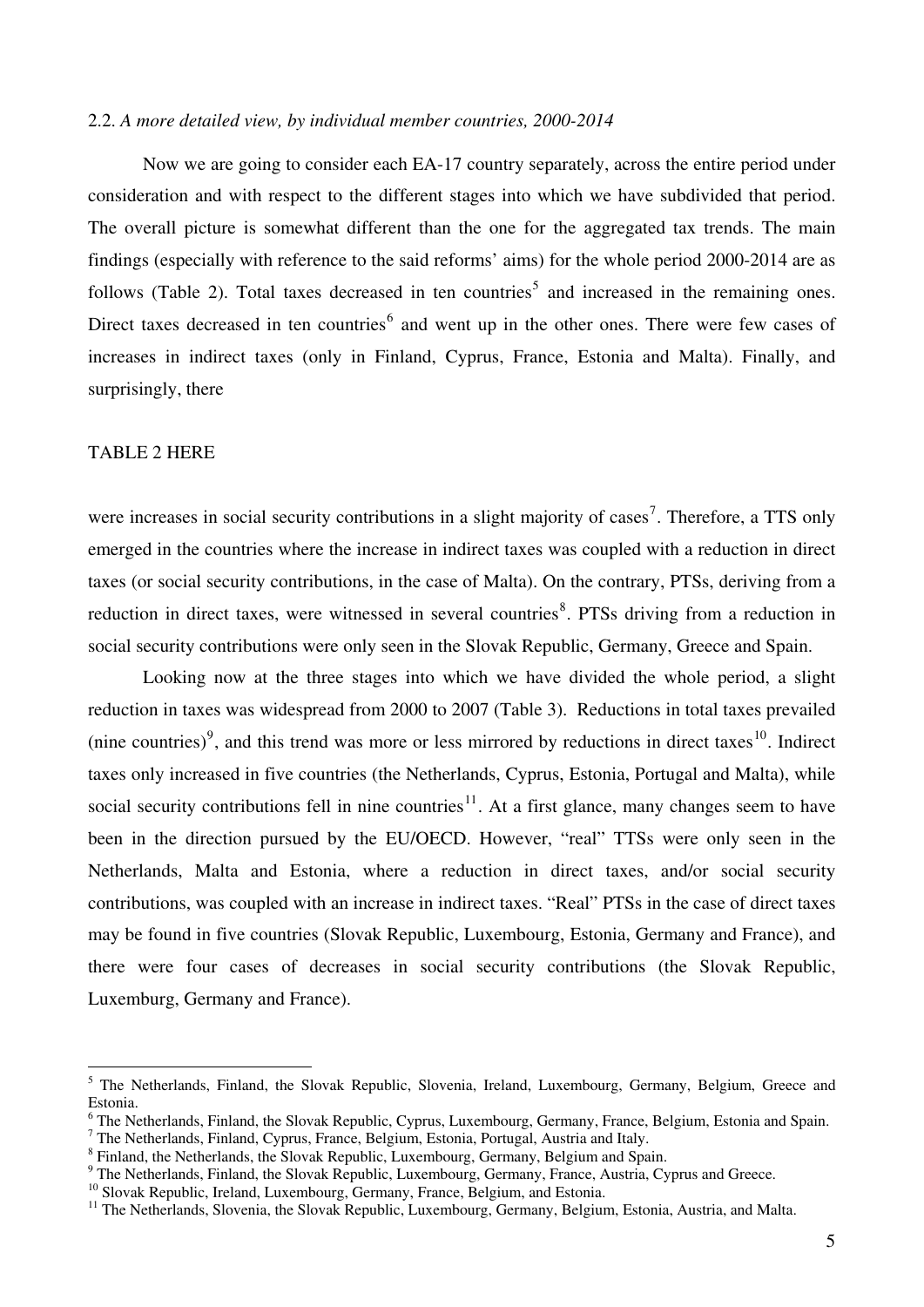#### TABLE 3 HERE

 The period 2007-2010 was in the main characterised by the effects of the economic crisis. Direct taxes fell in all countries except for the Netherlands and Luxembourg. Indirect taxes also fell (albeit to a lesser extent) in the majority of countries, with the exception of Estonia, Finland, Germany and Austria. Therefore, there was a TTS in the latter countries (given the fall in direct taxes), while a PTS occurred in the aforementioned cases of reductions in direct taxation<sup>[12](#page-6-0)</sup>, and to a greater extent in Greece, owing to the reduction in social security contributions.

 If we look, finally, at the period 2010-2014, for which the Commission had forecast a proliferation of total and partial tax shifts, we see a widespread recovery of taxes and a number of tax shifts, albeit generally of a limited entity (see below). An increase in total taxes is estimated and forecasted for all countries (with the exception of Spain and Estonia); however the percentage change in the average value of GDP is close to 1%. Direct taxes only fell in four cases (the Netherlands, Luxembourg, Estonia and Italy). Indirect taxes' share on GDP increased in all but six countries<sup>[13](#page-6-1)</sup>, albeit only by an average EU-17 value of 0.4%. On the contrary, social security contributions fell slightly in the majority of countries<sup>[14](#page-6-2)</sup> (EA-17 average: -0. 3%). Again, despite the large number of shifts in the different taxes (and in the sought-after direction), a "real" TTS can only be envisaged in eight countries<sup>[15](#page-6-3)</sup>, as a consequence of the increase in indirect taxes, coupled with a reduction in social security contributions (or direct taxes, in the cases of Luxemburg and Italy). There were fewer PTSs than TTSs. In fact, they were only reported in Estonia (direct taxes and social security contributions), France and Malta (indirect taxes), and Spain (social security contributions).

#### 2.3 *TTS and PTS: a synthesis*

 $\overline{a}$ 

A synthesis of TTSs and PTSs may now prove interesting. As we have seen, the taxes' aggregated trends reveal a limited number of PTSs, and no TTSs, during the entire period under consideration. A PTS emerged during the 2007-2010 period due to the reduction in direct taxes, but this was a consequence of the economic downturn brought on by the crisis. Moreover, PTSs are also present in the 2010-2014 period, as a consequence of increases in both indirect and total taxes. To sum up then, we see once again that the changes in taxation implemented during the period in question did not modify the long-term aggregated trends of total and principal taxes.

<span id="page-6-0"></span><sup>&</sup>lt;sup>12</sup> The Slovak Republic, Cyprus, Ireland, France, Estonia, Portugal, Malta, Spain and Italy.

<span id="page-6-1"></span><sup>&</sup>lt;sup>13</sup> The Netherlands, the Slovak Republic, Cyprus, Ireland, Estonia and Spain.

<span id="page-6-2"></span><sup>&</sup>lt;sup>14</sup> Finland, Slovenia, Ireland, Germany, Estonia, Portugal, Austria, Greece, Italy and Spain.

<span id="page-6-3"></span><sup>&</sup>lt;sup>15</sup> Luxembourg, Finland, Slovenia, Germany, Portugal, Austria, Greece and Italy.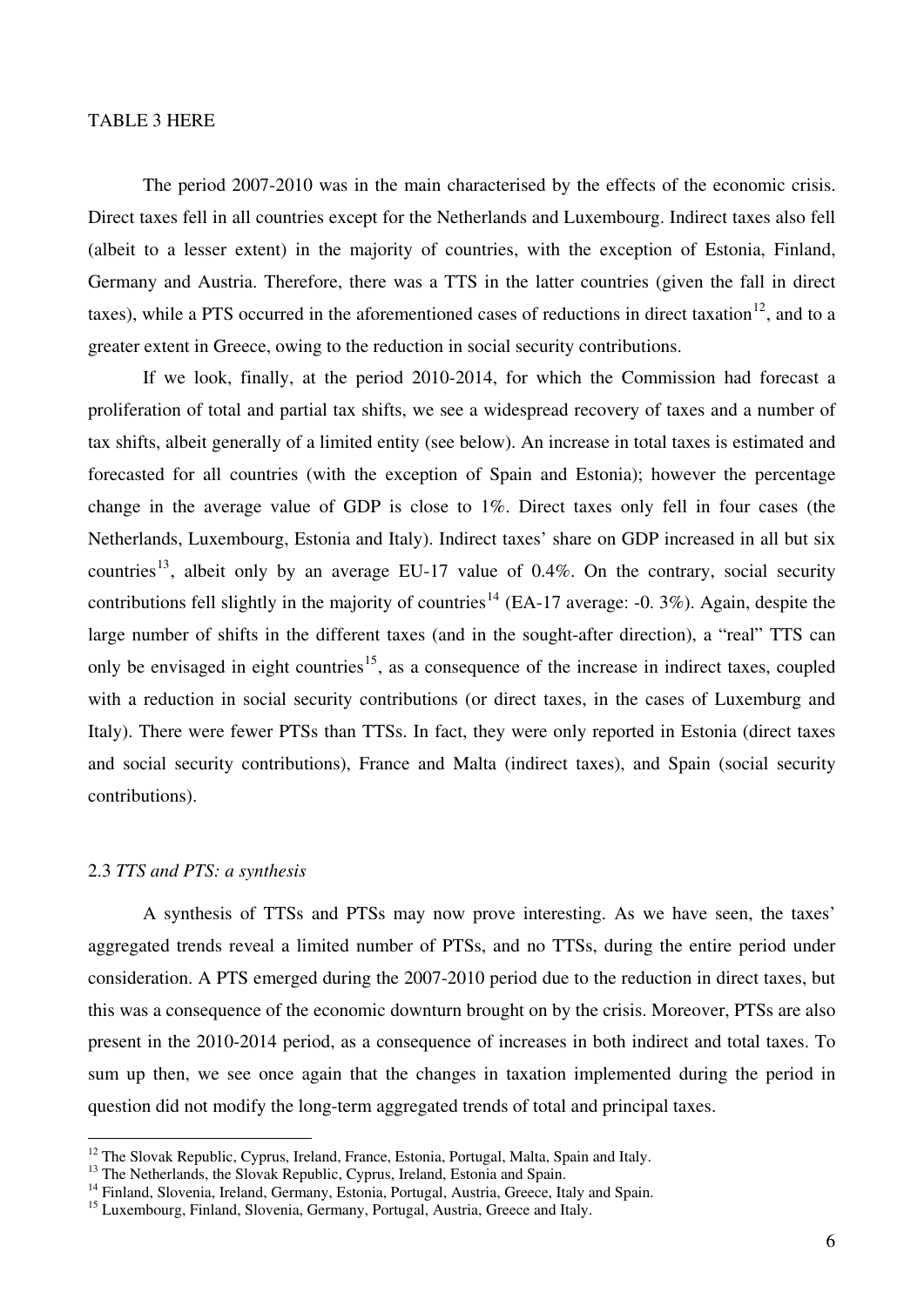Moving on now to an analysis by individual country (Table 4) covering the entire time span 2000-2014, there were 39 cases of TSs: in particular 15 TTSs and 24  $PTSS<sup>16</sup>$  $PTSS<sup>16</sup>$  $PTSS<sup>16</sup>$ . This cannot be considered a very large

#### TABLE 4 HERE

 $\overline{a}$ 

large number, bearing in mind the magnitude of the sample (17 countries for 14 years). Such cases are rather evenly distributed over the three stages of the entire period in question, although there is a certain prevalence of cases during the last sub-period. If we now break these findings down into the main categories of taxation, we see that there was a TTS from direct to indirect taxes in six cases, and from social security contributions to indirect taxes in nine cases (mostly after 2010), albeit of a limited entity on each occasion. This finding would seem to indicate that the process of taxsubstitution, away from direct taxes/social security contributions and towards indirect taxes, is driven more by the reduction in social security contributions than by a reduction in direct taxes. Considering PTSs now, direct taxes prevail (in ten cases), albeit largely because of the said cyclical downturn associated with the global crisis. The number of PTSs is far lower in cases of indirect taxes (four) and social security contributions (six).

To sum up, we would conclude that there have been very few "real" TTSs. Moreover, we may presume that some of them have been unintentional and/or induced by the dynamics of the economic cycle. There have also been few PTSs given the magnitude of the entire sample of national cases. Finally, one may see again (Table 3) that both TTSs and PTSs have tended to be of a limited entity<sup>[17](#page-7-1)</sup>. Therefore, the data seem to confirm the EU Commission's previous view that prior to the crisis, any TTSs towards indirect taxes were only episodic and often unintentional. It is also true, again according to the Commission, that cases of increased indirect taxes and reduced social security contributions have risen since the crisis years, although they have generally been of a limited entity, as we have already seen<sup>[18](#page-7-2)</sup>, and in several cases they failed to give rise to any "real" PTS or TTS.

<span id="page-7-0"></span> $16$  These figures do not include the cases of TSs found in the estimates concerning all years within the sample, because of possible overlapping with the subsample estimates.

<span id="page-7-1"></span><sup>&</sup>lt;sup>17</sup> Note that the changes reported in Tables 2 and 3 refer to percentage variations in tax-to-GDP percentages, and not to linear differences among the latter.

<span id="page-7-2"></span> $18$  The stability of revenue from indirect taxes is somewhat puzzling, if one considers that in the EA-17, VAT and excise duty rates rose in all but five countries (Belgium, France, Luxemburg, Austria and the Slovak Republic) during the investigated period. From 2008 to 2012, the European standard average VAT rate rose from 19.4% to 21.0%, a change that was mirrored by the implicit tax rate on consumption (EU Commission, 2012a).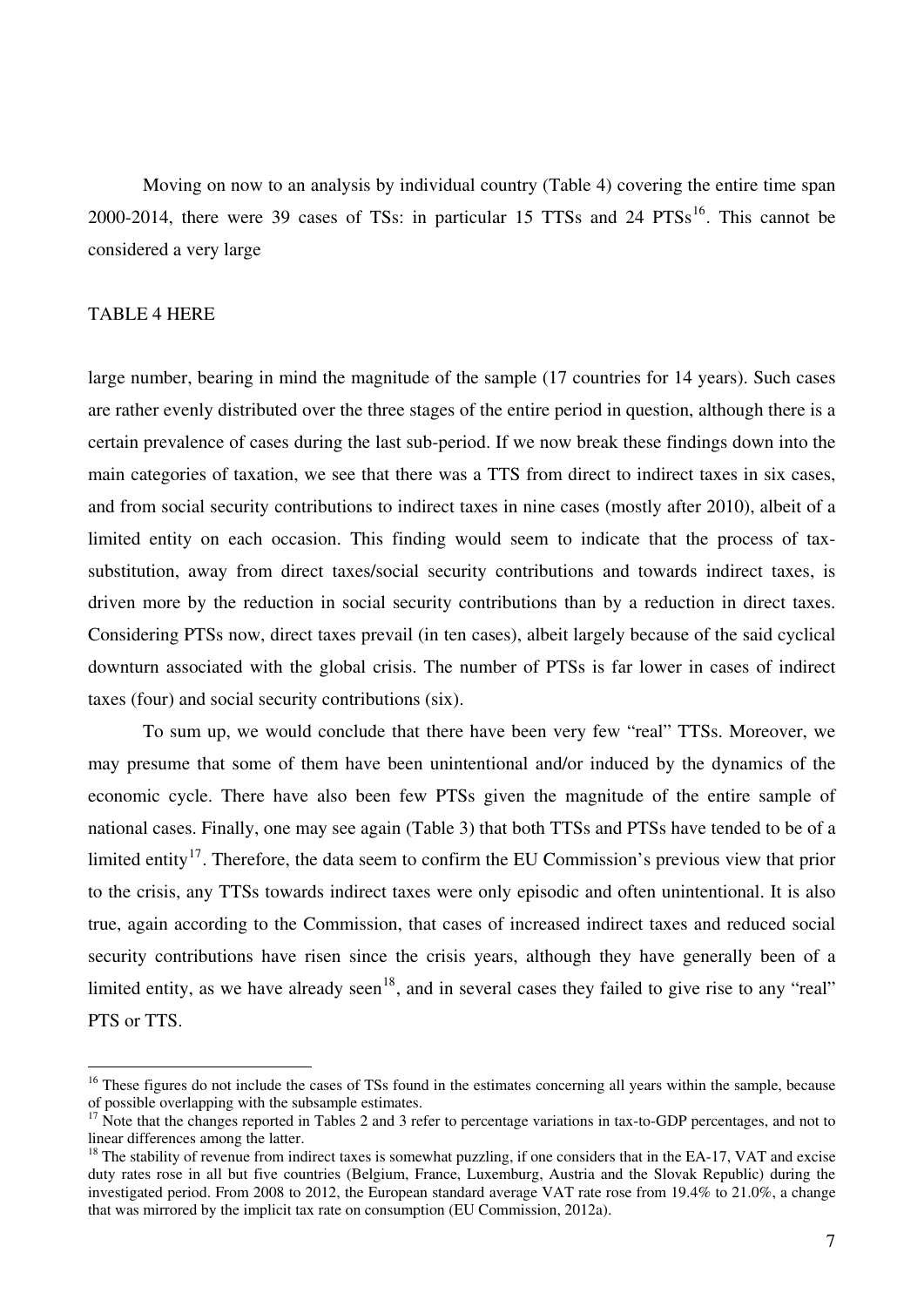#### 2.4. *A short discussion on the tax shift*

Perhaps TSs were more widespread, but the case for raising consumption taxes' share of total taxes is not as straightforward as the EU and OECD, among others, believed it to be. There are a number of debatable issues here which may be summarized, in the extreme, as follows (see Bocconi University, 2011, for an excellent discussion of this topic, which we shall be making a number of references to) $^{19}$  $^{19}$  $^{19}$ .

 The suggestions made by the EU and the OECD (see once again OECD, 2010b and EU Commission 2011, for all) in favour of a shift in the fiscal burden away from wage income towards consumption<sup>[20](#page-8-1)</sup>, are not primarily grounded on the traditional argument concerning the different bases of income and consumption taxation, particularly since the latter does not include capital income, and therefore does not affect savings decisions, and should thus be more favourable to economic growth. Nor are they entirely based on the prescriptions of optimal taxation theory. The arguments in favour of the tax shift are rooted, on the contrary, in the ranking of various distortions<sup>[21](#page-8-2)</sup> and of other hampering effects linked to different kinds of taxes, especially on the supply side and in the long term. These negative effects differently characterize the various kinds of taxation. In particular, there are two main arguments in favour of the suggestion that wage taxes should be replaced by consumption taxes. The first argument states that income tax is more distortive than consumption tax, because it discourages labour supply and demand, being part of the tax wedge. Reducing this wedge may boost labour supply and demand. Furthermore, lower labour costs may enhance economic growth, by stimulating investment. However, caution is required here in two different grounds. First the *total* elasticity of labour supply and demand is generally estimated to be low in European countries, so that the effect of a reduction in the tax wedge on employment may be limited<sup>[22](#page-8-3)</sup>, unless the shift is very large, which would then imply a broad restructuring of public services as a result (Bernardi, 2004). The second reservation is that any

 $\overline{a}$ 

<span id="page-8-0"></span> $19$  See the same source also for a review of the (limited) European studies of the effects of TSs.

<span id="page-8-1"></span> $20$  This, however, at the global crisis has now exacerbated (EU Commission, 2011, for all).

<span id="page-8-2"></span><sup>&</sup>lt;sup>21</sup> The degree of distortion and of other hampering effects is derived from analyses of economic agents' behavior, from DAGEs (with endogenous technical progress), and finally, from cross-country estimations. The latter may be found in Johnson, 2008 and in OECD, 2010b.

<span id="page-8-3"></span><sup>&</sup>lt;sup>22</sup> A great number of studies have been made regarding this topic. However, far fewer analyses have tried to assess the effects of measures adopted in the real word to reduce the tax wedge. Among these analyses, the Bocconi University (2011) study estimates the effects of a large sample of (historically limited) measures to reduce PIT and SSC. The results reveal the limited impact that such measures have had on unemployment, and on the participation and intensity of labour, and no impact on poverty or inequality. Hence, income tax changes designed to sustain the labour supply and/or improve the equity of incomes, may be more effective if they are selective: i.e. low rates for low earners, second jobs, the young and the elderly.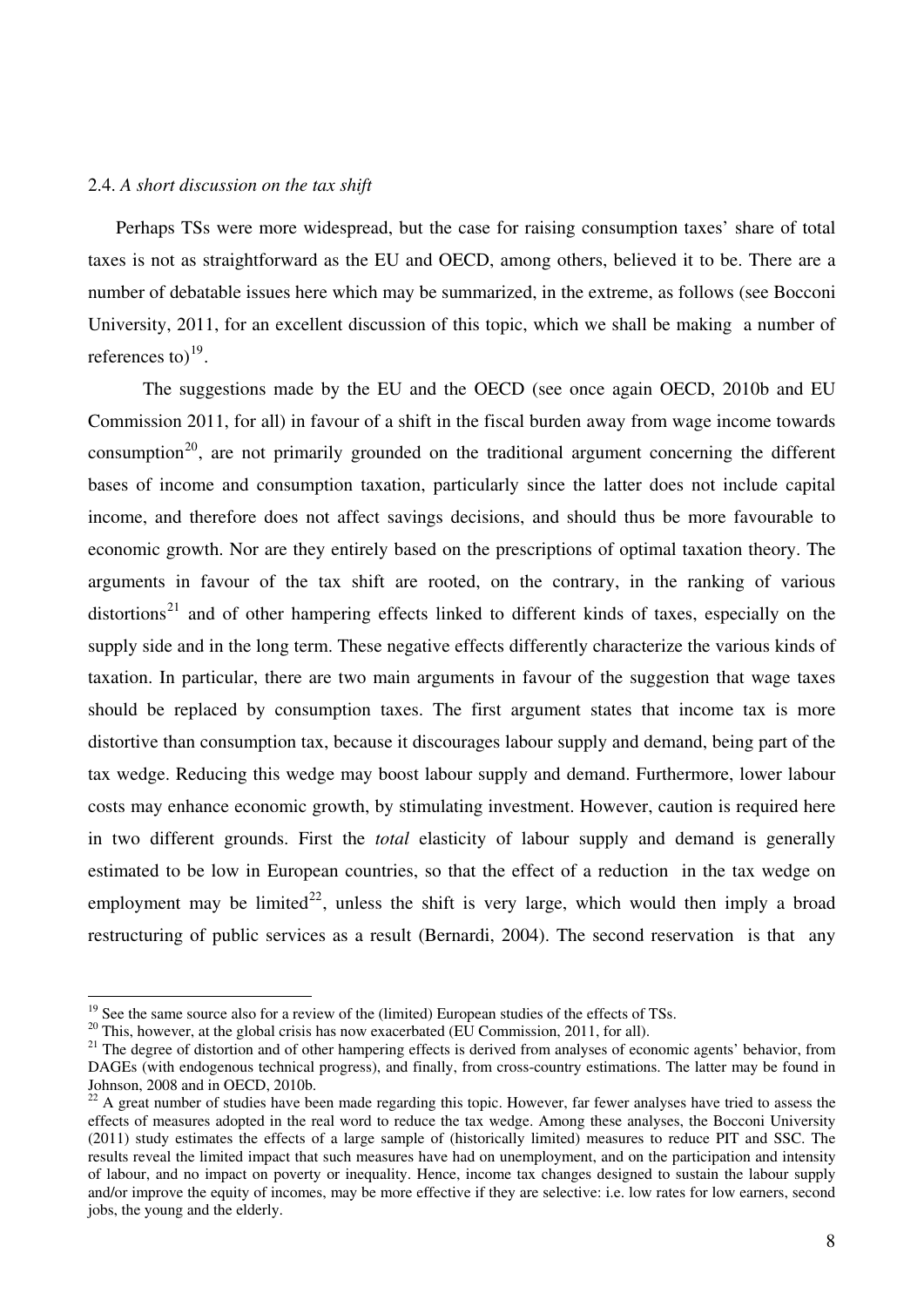increase in consumption taxes, whether passed on to consumers in the form of higher prices or not, may offset the effects concerning the reduction in the tax wedge<sup>[23](#page-9-0)</sup>.

 The other argument in favour of a tax shift, is that consumption has a larger base than wage income, due to the presence of certain taxpayers who finance their consumption from sources of income other than wages. This enlargement of the tax base would permit a reduction in tax rates and a subsequent improvement in social welfare<sup>[24](#page-9-1)</sup>. This would be the real efficiency effect of the tax shift; however, it also raises certain rather unwelcome redistributive implications (Bocconi University, 2011). Indeed, the shift would be detrimental to non-wage-earners who do not benefit from income tax reductions (and would be especially painful for those drawing non-indexed social security benefits). An on-off taxation emerges which hits the accumulated wealth (of the old in particular), the market value of which consequently falls. Furthermore, the tax shift is to the detriment of the young and old (who have a greater propensity to consume), thus creating a distortion in inter-general redistribution. Moreover, consumption taxation has been further criticized as being regressive. However, this effect may be mitigated by means of the adoption of subsides for the poor, or by making income tax more progressive (see, for all, Johnson and Myles, 2011, and Kaplow, 2011).

#### 3. *Short-term macroeconomic effects of the tax shift*

 $\overline{a}$ 

As for the short-term macroeconomic effects of the tax shift, two contrasting issues appear to require closer examination. Firstly, when rates of exchange are fixed in an open economy, the shift from labour to consumption taxes may give rise to a kind of "internal devaluation". Lower labour taxes may be passed on to the costs and prices of domestic production. In turn, VAT is not charged on exports but only on imports and non-traded goods (Bocconi University, 2011, for all). This is equivalent to the devaluation of the rate of exchange, leading to an increase in competitiveness. However, this effect may only be short-lived, as the trade balance is redressed, especially if nominal wages and social benefits are price-indexed. A reduction in indexation could be implemented, but such would be politically unpalatable, socially unfair and may reduce the purchasing power of workers and the elderly. Although its effects are just temporary, the internal devaluation process may trigger aggregate demand, which could prove useful in times of economic recession.

<span id="page-9-0"></span> $23$  Traditionally, consumption tax rates are not included in the tax wedge, contrary to what has been suggested by a growing body of literature (Cnossen, 2002, for a pioneering view, and OECD, 2010a, for empirical analyses).

<span id="page-9-1"></span> $^{\bar{2}4}$  On its turn, an enlargement of VAT basis (e.g. to the financial sector) may instead make the tax less regressive, also in the case of the adoption of a single tax rate (see, for all, Johnson and Myles, 2011).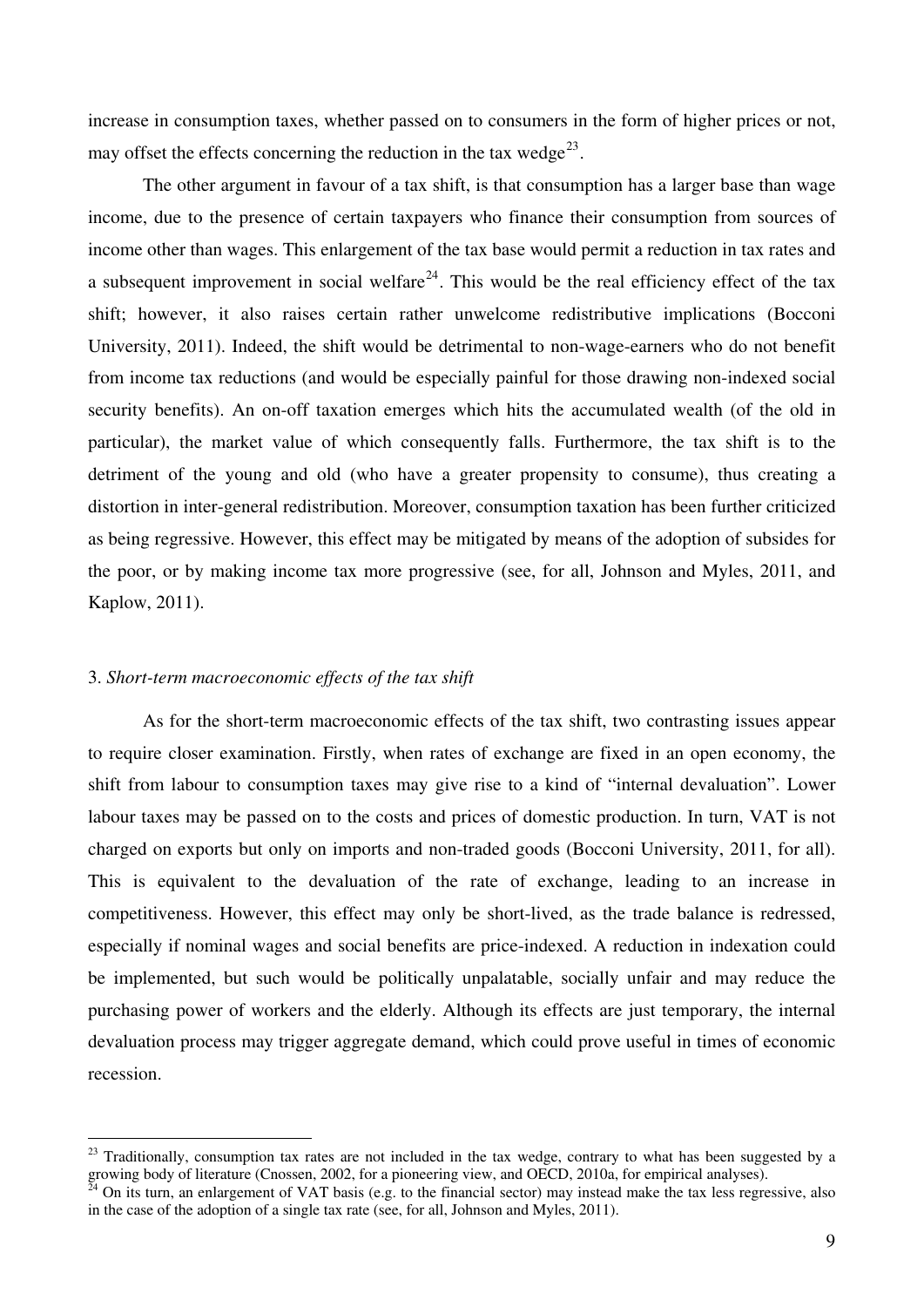Secondly<sup>[25](#page-10-0)</sup>, we should point out that the previous arguments for and against the tax shift have completely disregarded the short-term effects on Keynesian demand in a non-full-employment market situation. Certain recent empirical findings concerning the fact that indirect taxes may or may not be more deflationary than direct income taxes, are of interest here. Before considering such findings, it is worth noting that in the present economic situation within the EU, the so-called "non-Keynesian fiscal effects" (a survey in Gravelle. and Hungerford, 2011) do not seem to be at work (EU Commission, 2010; Pisauro, 2012, and Coenen *et al*., 2012). Furthermore, Keynesian fiscal policies are particularly relevant in times of recession. In this regard, Blanchard and Leigh (2013) report that present fiscal consolidation policies are based on largely underestimated values of the fiscal multipliers $^{26}$  $^{26}$  $^{26}$ .

 More generally, at present the value of specific Keynesian tax (de)multipliers appears debatable, according to currently available empirical evidence (see, for all, VvAa, 2011 and Blanchard and Leigh, 2013). However, it might well be that the less distortionary taxes (like consumption taxes compared to labour taxes, in the view of the EU/OECD) have a greater deflationary effect on demand. Initial evidence may be found in Table 5 below, which reports a study by the ECB on the short-term multipliers of the various levies. These findings are of a somewhat mixed nature. According to the estimated values of multipliers, a shift from PIT to indirect taxes would be restrictive in five cases, and expansionary in four cases. As for a shift from social security contributions, restrictive effects would be felt in four cases while expansionary effects would be present in six cases. To sum up, the tax shifts we have considered here, away from PIT and social security contributions towards consumption taxes, would be either restrictive or expansionary in roughly the same number of cases. In the EA-17 as a whole, the indirect taxmultiplier - in absolute values - is lower than that of both PIT and social security contributions at time *t*, but is higher than both of them at time *t+1.*

#### TABLE 5 HERE

 $\overline{a}$ 

Hence, on the basis of this study, one may conclude that a tax shift from PIT and/or social security contributions towards indirect/consumption taxes may actually have deflationary effects on demand in a number of countries and situations, albeit not in all. Like the ECB, other international economic organizations have recently produced large-scale simulations of the effects of fiscal restraints achieved by means of different kinds of tax. The EU Commission (2010) has made a

<span id="page-10-0"></span> $25$  What follows is largely based on Bernardi (2012).

<span id="page-10-1"></span> $26$  It is on the basis of similar findings (see also IMF, 2010) that the IMF now recommends lighter fiscal consolidation policies than those adopted in the EU.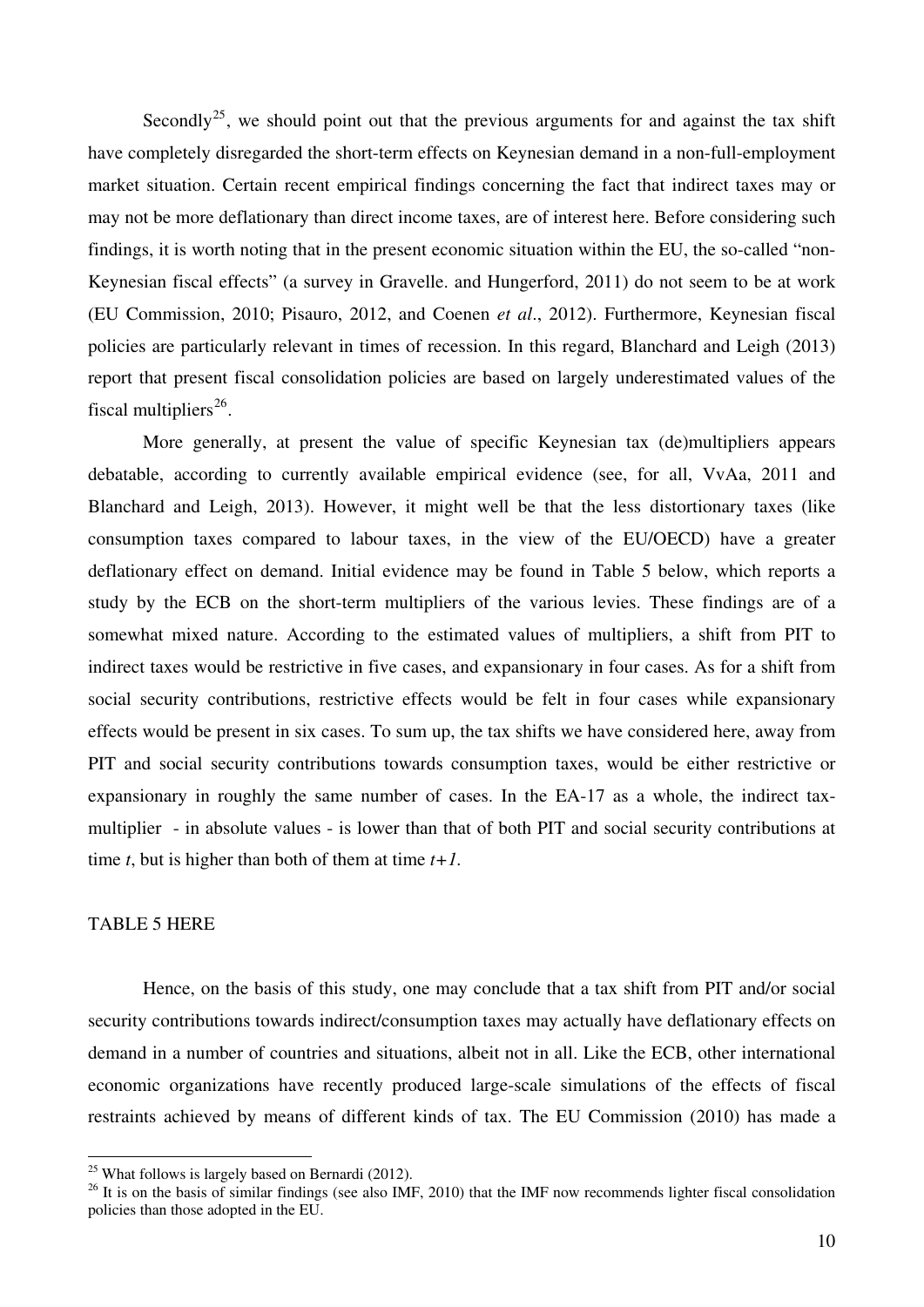number of estimates of the multipliers associated with temporary tax shocks on labour, consumption, property and corporate income taxes. The cases considered were with or without credit constraints, and with or without a Zero Interest Rate Floor (ZIRF). Surprisingly enough, the consumption taxes appear to be the most deflationary under all conditions, followed by labour taxes, property taxes and, finally, corporate income taxes. A similar ranking, for both the EU and the US, has been obtained through the simulation of nine econometric models (Coenen, 2012, Table 6). More mixed results are forthcoming, however, from other recent, more specific studies<sup>[27](#page-11-0)</sup>.

#### TABLE 6 HERE

To conclude an increase in indirect tax should be carefully evaluated in terms of its contrasting macroeconomic effects, ranging from the triggering of aggregate demand by the process of internal devaluation, on the one hand, and on the other hand, the curb on demand due to higher (de) multipliers of indirect taxes. A deflationary macroeconomic impulse might be not a good choice in times of widespread economic restraint, such as that affecting almost the entire EA-17 area, especially as result of such countries' widespread resort to deflationary fiscal policies.

#### 4. *Conclusions*

 $\overline{a}$ 

 We began this paper by remembering the fact that for some years now, both the majority of studies and certain highly-influential international organizations, such as the EU and the OECD, suggest that individual countries implement a shift from income (labour) taxes to indirect taxes (VAT). Indirect taxes are considered more growth-friendly, essentially not discouraging the demand and supply of labour<sup>[28](#page-11-1)</sup>, and permitting an enlargement of the personal tax basis, which makes it possible to apply lower, thus less distortionary, rates. This process will invariably affect certain people in a negative way, in particular low income tax-payers and those who finance their consumption from non-wage income. Thus some form of compensation should be adopted.

<span id="page-11-0"></span> $^{27}$  Just to give some examples of a flourishing literature, Heppke - Falk (2006-Bundesbank), using the Blanchard -Perotti SVAR approach, find that in the case of Germany, direct taxes bring down output significantly, while indirect tax revenue shocks have little effect. On the contrary, according to Fair (2011), a consolidation of the US public debt would be less contractionary whether it is achieved through an increase in personal taxes or by means of the introduction of a national sales tax. The opposite is true according to Albi and Martinez-Vazquez (2011), who have found that in a large set of countries (both developed and developing), a 10 per cent increase in the direct-to-indirect tax ratio would reduce economic growth by 0.39 per cent and income inequality by 1 per cent. This last result may seem at odds with the *a priori* hypotheses, but one has to consider the greater efficiency of indirect taxes compared with direct taxes in the developing countries. In the case of Italy, see Caprioli and Momigliano, 2012, who also conclude that consolidation by means of taxation is less costly than when performed through direct expenditure.

<span id="page-11-1"></span><sup>&</sup>lt;sup>28</sup> However, an increasing number of studies include consumption tax rates in the labour tax wedge, so as to reduce, at least partially, the differences in the effects on the labour market of the two kinds of levy.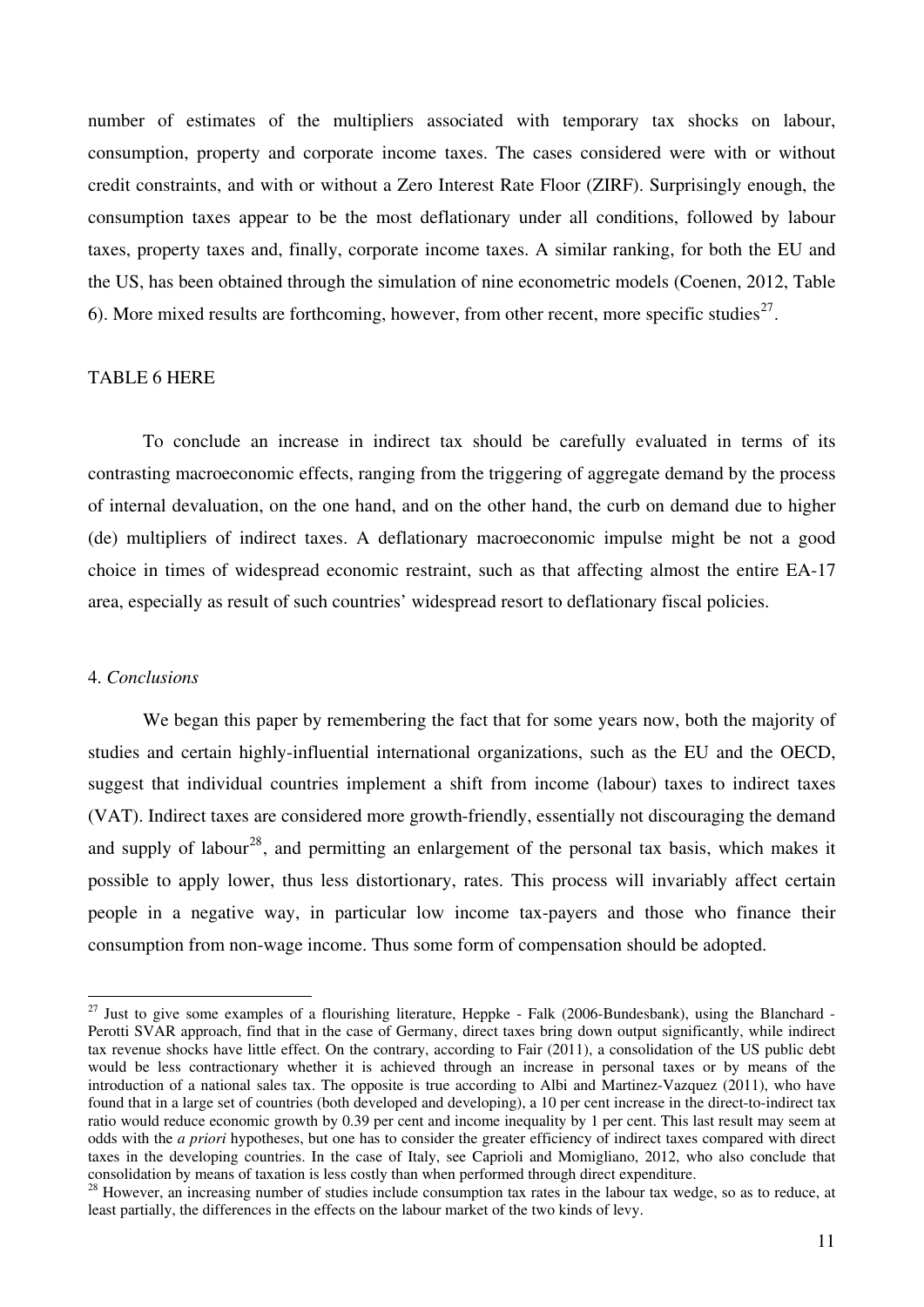According to both the EU and the OECD, the tax shift from labour to consumption, albeit episodic and often unintentional during the early years of this century, has received a new impetus in the aftermath of the current global crisis. The first part of this paper has thus attempted to ascertain the entity of the tax shift before and after the crisis. We have distinguished between "Partial Tax Shift" - PTS (i.e. an increase in consumption taxes or a reduction in labour taxes) and "Total Tax Shift" - TTS (i.e. the replacement of direct taxes or social security contributions with indirect taxes ). With regard to the 2000-2014 period (Eurostat forecast values for 2013-2014), we have performed an aggregated analysis of tax trends for the whole EA-17, and a disaggregated, country-by-country analysis. The data seem to confirm the EU Commission's view that "real" tax shifts were only episodic and mostly unintentional before the crisis. The data also confirmed, in line with Commission's though, that the number of cases of increased indirect taxes and reduced social security contributions has risen since the beginning of the crisis. However, the entity of such variations has been generally limited, and in the majority of situations they have not given rise to any "real" ("partial" or "total") tax shift.

 Finally, and to conclude, the gains from a tax shift do not appear to be as straightforward as both the EU and the OECD thought. We briefly discussed this topic in general, before evaluating the possible short-term macroeconomic effects of a tax shift, partly disregarded by the literature. Two aspects emerged, both of which require closer analysis. The first is the "internal devaluation" induced by the tax shift, which eliminates taxation on exports but not that on imports. The level of net exports would rise in the short term, but this effect would quickly fizzle out as the trade balance is redressed and wages and prices adjust to the new tax setting. The other aspect to be considered, concerning the tax shift's impact on demand, is given by the differences between the values of the (de) multipliers associated with the various forms of tax. With regard to this specific question, we have surveyed the existing, often conflicting, literature on this issues. The main result seems to be, however, that the greater indirect tax de-multipliers do in fact prevail over those of labour income taxes. Therefore, our final conclusion regarding this last point is that the two macroeconomic effects we have dealt with here need to be carefully evaluated. This in order to avoid the tax shift representing an unsound short-term policy in times of economic depression, like the one now affecting virtually all EA member countries, also as a result of the restrictive fiscal policies widely adopted by such countries.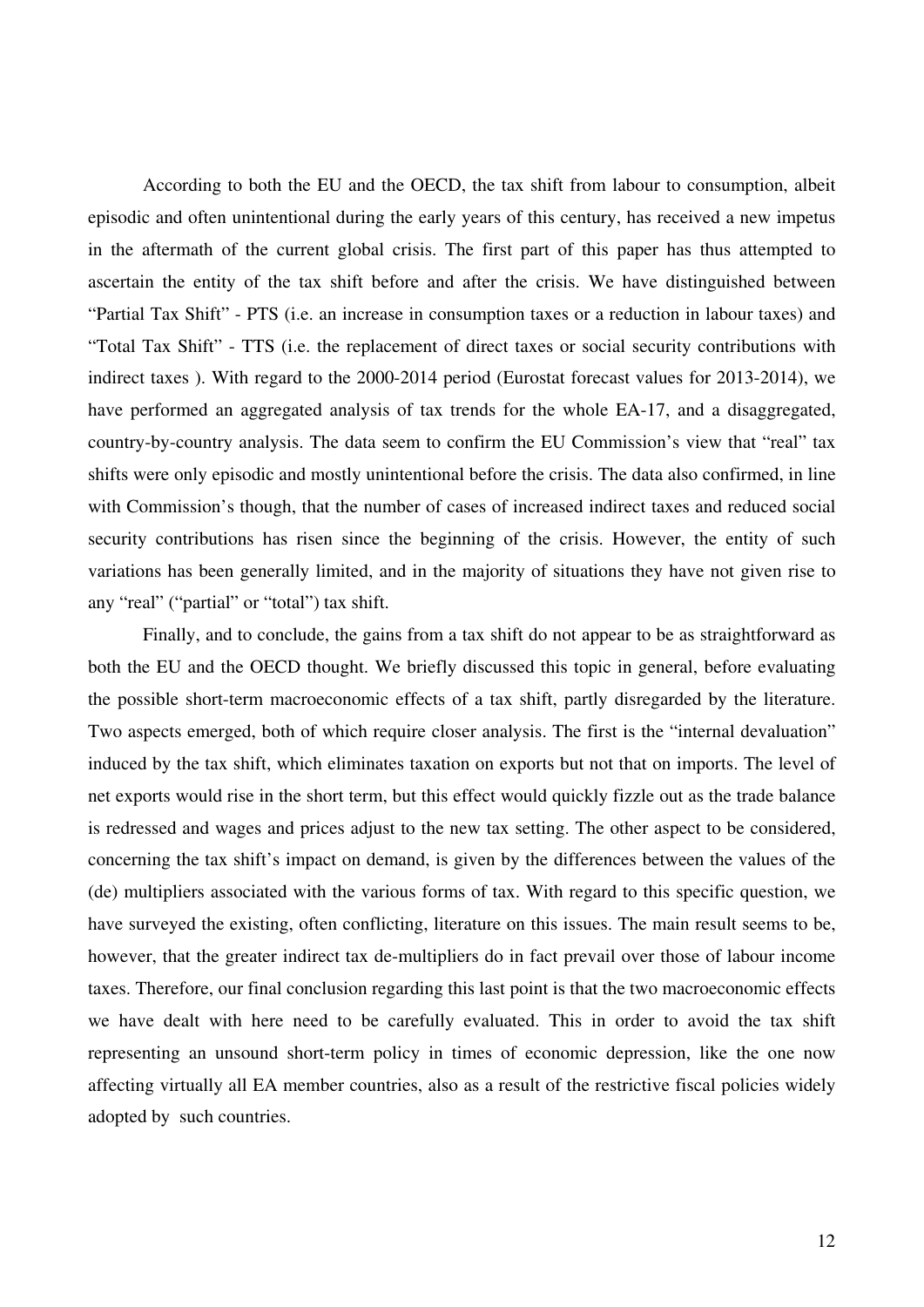#### *Appendix A - Sources of EU taxation data*

 The main source of EU taxation data is the yearly published *Taxation trends in the European Union, (*[http://ec.europa.eu/taxation\\_customs/resources/ documents /taxation/gen\\_info/](http://ec.europa.eu/taxation_customs/resources/%20documents%20/taxation/gen_info/%20economic%20analysis/tax_structures/2012/report.pdf)  [economic analysis/tax\\_structures/2012/report.pdf\)](http://ec.europa.eu/taxation_customs/resources/%20documents%20/taxation/gen_info/%20economic%20analysis/tax_structures/2012/report.pdf). The latest edition of this publication at the time of writing (November 2012) refers to figures for the 1995-2010 period. It offers a general overview of European tax trends, detailed analyses of selected issues, chapters for individual countries which also include a short description of the tax structure and recent reforms, and finally, tables summarising all taxes in all countries, as percentages both of GDP and of total taxation. A second important source is the *Ameco data bank*, [\(http://ec.europa.eu/economy\\_finance/db\\_](http://ec.europa.eu/economy_finance/db_%20indicators/ameco/index_en.htmwhich)  [indicators/ameco/index\\_en.htmwhich](http://ec.europa.eu/economy_finance/db_%20indicators/ameco/index_en.htmwhich)) which reports annual data on European taxation *ex post* (2001-2012) and forecast (2013-2014), together with a set of the most important macroeconomic aggregates. Only Government budget figures are reported in *Government financial statistics - GFS*  ([http://epp.eurostat.ec.europa.eu/portal/page/portal/government\\_finance\)\\_,](http://epp.eurostat.ec.europa.eu/portal/page/portal/government_finance)_) the figures from which (available up to 2011) are used for the Excessive Deficit Procedure, and are the same as those reported in Eurostat [http://epp.eurostat.ec.europa.eu/portal/ page/portal /government\\_finance](http://epp.eurostat.ec.europa.eu/portal/%20page/portal%20/government_finance%20_statistics)  [\\_statistics](http://epp.eurostat.ec.europa.eu/portal/%20page/portal%20/government_finance%20_statistics) /introduction. One may find detailed information concerning the institutional features of member countries' taxation systems and recent reforms in the *Eurostat general data bank -*Taxes in Europe - Tax reforms" database (TEDB/TAXREF). Since 2008, a report on specific tax issues has been published in *Monitoring tax revenues and tax reforms in EU Member States* http://ec.europa.eu /economy\_finance/publications/european\_economy /2012/ee6\_en.htm. Finally, episodic taxation data may be found in *European Economy* [\(http://ec.europa.eu/economy\\_finance/](http://ec.europa.eu/economy_finance/%20publications/european_economy/index%20_en.htm)  [publications/european\\_economy/index \\_en.htm](http://ec.europa.eu/economy_finance/%20publications/european_economy/index%20_en.htm)) and in the European Commission's *The Annual growth survey* [\(http://ec.europa.eu/europe2020/making-it-happen/annual-growth-surveys/index\\_en.](http://ec.europa.eu/europe2020/making-it-happen/annual-growth-surveys/index_en.%20htm) [htm](http://ec.europa.eu/europe2020/making-it-happen/annual-growth-surveys/index_en.%20htm)). The data reported in the aforementioned publications are broadly similar, albeit with certain peculiarities, an idea of which is given in Table A1. As far as possible, we have made reference to *Taxation trends in Europe* (EU Commission, 2012a) and to *Ameco data bank* (Ameco, 2012).

#### TABLE A1 HERE

#### *References*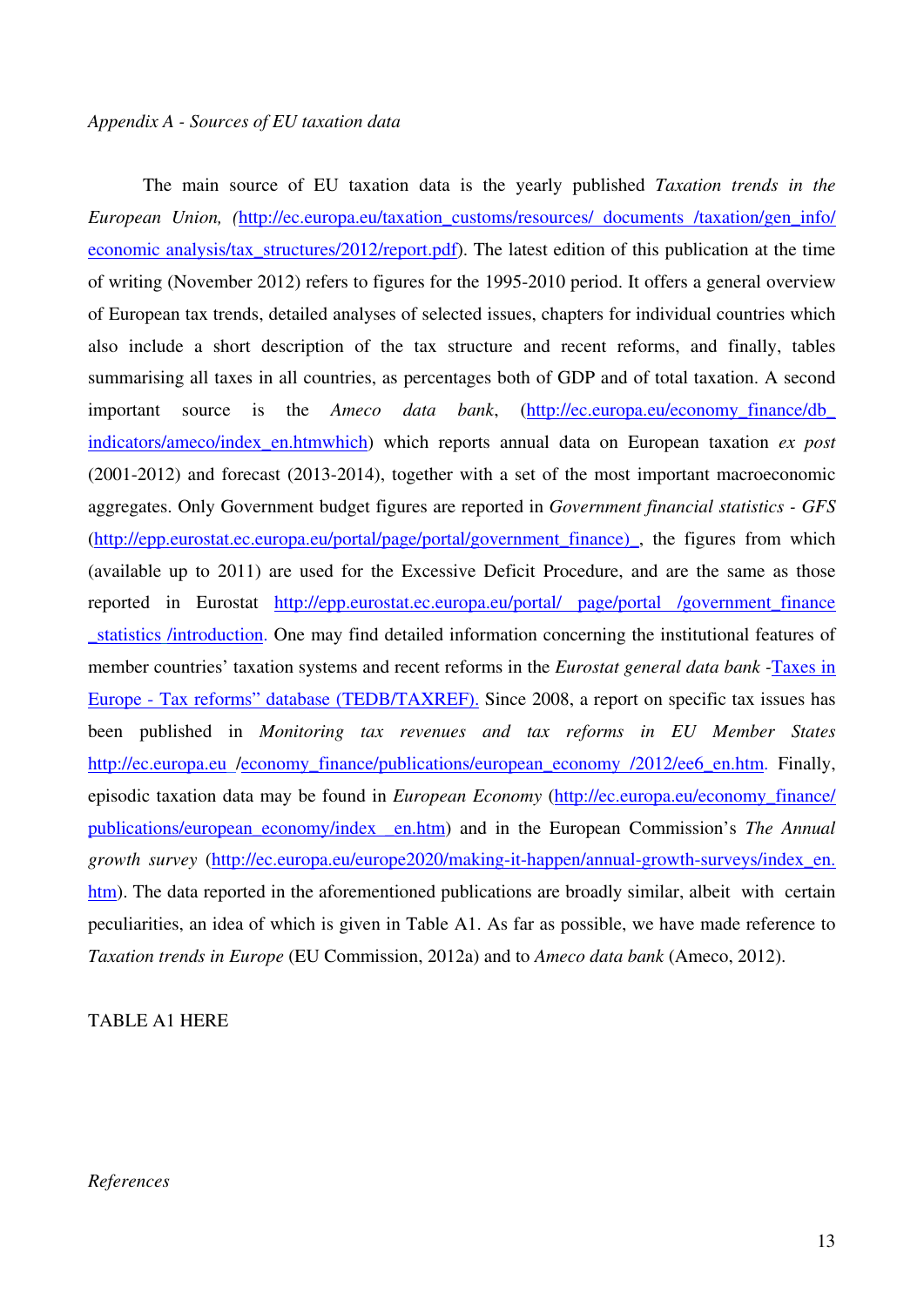ALBI, E., AND MARTINEZ, J.M., *The Elgar guide to taxation*, Northampton, Edwar Elgar.

- BERNARDI, L., 2004, "Rationale and open issues of more radical reforms", in BERNARDI, L., AND PROFETA, P., *Tax Systems and Reforms in Europe*, London and New York, Routledge: 30 -54.
- BERNARDI, L., 2011, "Economic crisis and taxation in Europe", *Rivista di Diritto Finanziario e Scienza delle Finanze*, Vol. LXX (2): 175-211.
- BERNARDI, L., 2012, "Heterogeneity of taxation in EA member countries and some implications for EA fiscal governance", *Rivista di Diritto Finanziario e Scienza delle Finanze*, Vol. LXXI (2): 212-236.
- BOADWAY, R., 2012, *The From optimal tax theory to tax policy. Retrospective and perspective, views*, London: The MIT Press.
- BOCCONI UNIVERSITY ECONPUBBLICA, 2011, *The role and impacts of labour taxation policies*, Milano, Bocconi University.
- BLANCHARD, O. AND LEIGH, D., 2013, *Growth forecast error and fiscal multipliers,* IMF WP/13/1, Washington, D.C.: The IMF*.*
- CAPRIOLI, F. AND MOMIGLIANO, S., 2012, *The effects of fiscal shocks with debt-stabilizing budgetary policies in Italy*, Rome: Department of Treasury, Ministry of Economy and Finance.
- CNOSSEN, S., 2002, "Tax policy in the European Union: A review of issues and options" *FinanzArchiv*, (4): 1-93.
- COENEN, G. *ET AL*., 2012, "Effects of fiscal stimulus in structural models", *American Economic Journal: Macroeconomics*, 4 (1): 22-68.
- ECB, 2004, *The short term impact of government budgets on prices. Evidences from macroeconomic models*, WP n. 396, Frankfurt: The European Central Bank.
- EU COMMISSION, 2010, "The impact of fiscal consolidation on European economic outlook", *European Economic Forecast*, Autumn 2010, Brussels, The European Commission: 32-47.
- EU COMMISSION, 2011, *Taxation papers. Tax reforms in EU member states*, WP n. 28*,* Brussels: The EU Commission.
- EU COMMISSION, 2012a, *Taxation trends in the European Union*, Brussels: The EU Commission.
- EU COMMISSION, 2012b, *Ameco data bank. Data 1995-2014*, Brussels: The EU Commission.
- FAIR, R.C., 2011, "Possible macroeconomics consequences of large future federal government deficits", in J.R. Brown (ED.), *Tax policy and the economy*, 25, The University of Chicago Press for the NBER: 89-108.
- GRAVELLE, J.C. AND HUNGERFORD, T.L., 2011, *Can contractionary fiscal policy be expansionary?*, Washington: Congressional Research Service.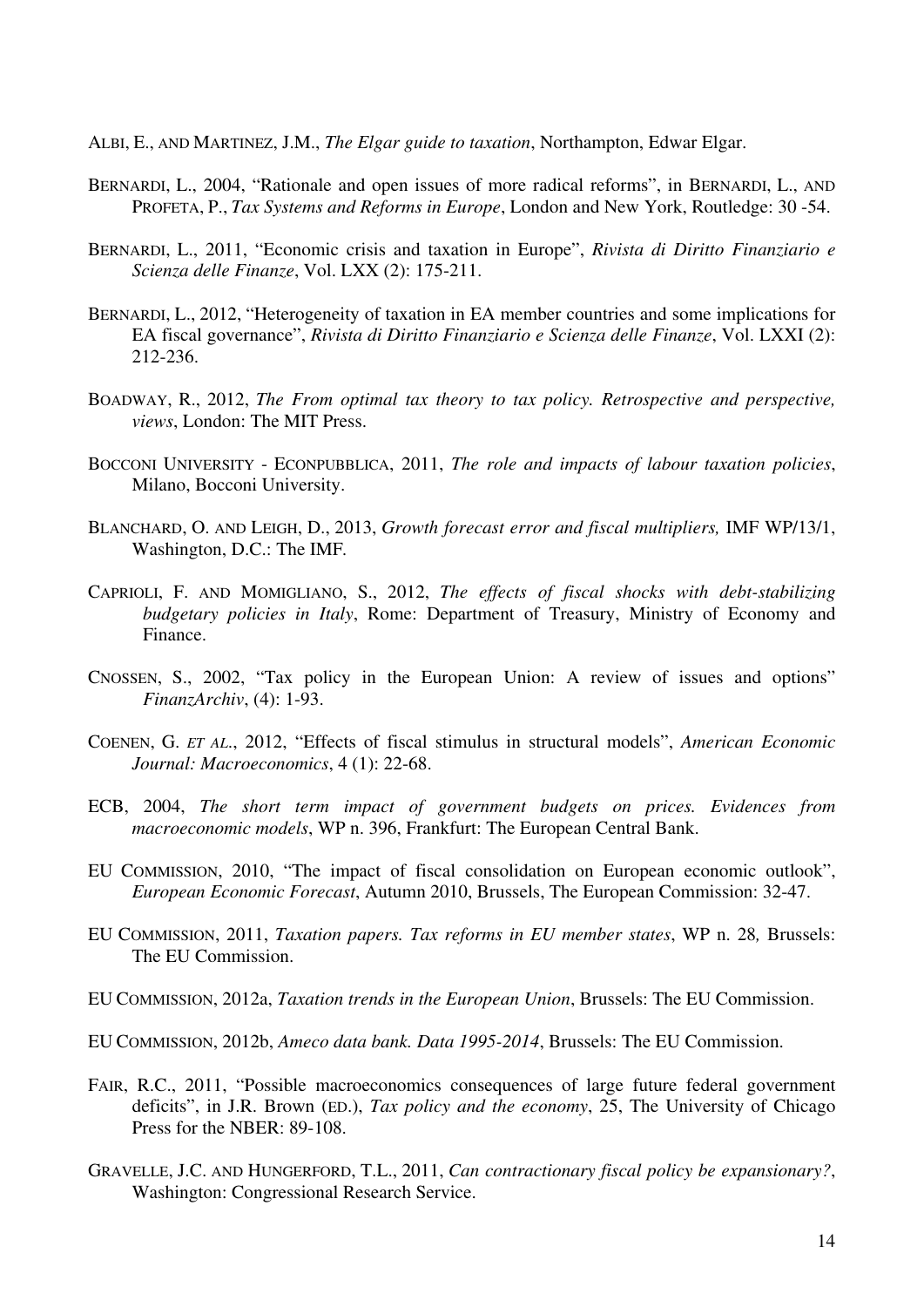- HEPPKE-FALK, K., *ET AL*., 2006, *The macroeconomic effects of exogenous fiscal policy in Germany: A disaggregated SVAR analysis*, Discussion Paper n. 41/2006, Frankfurt: The Bundesbank.
- IMF, 2010, "Will it hurt? Macroeconomic effects of fiscal consolidations", *Word Economic Outlook,* Washington: The IMF, October.
- JOHANSSON, A*. ET AL*, 2008, *Taxes and economic growth*, OECD Economic Dept. Working Papers n. 620, Paris: The OECD.
- JOHNSON, P. AND MYLES, G. (EDS), 2011, "Special issue on the Mirrlees review", *Fiscal Studies*, 32 (3): 319-452.
- KAPLOW, L., 2011, *The theory of taxation and public economics,* Princeton: Princeton University Press.
- MUSGRAVE, R.A, 1969, *Fiscal systems,* New Haven and London: Yale University Press.
- MYLES, G.D., 2009, *Economic growth and the role of taxation*, OECD Economic Department, WP n. 714, Paris: The OECD.
- OECD, 2010a, *Tax policy reform and economic growth*, OECD tax policy studies n. 20, Paris: The OECD.
- OECD, 2010b, *Taxing wages: 2008-2009,* Paris: The OECD.
- PISAURO, G., 2012, "I conti pubblici sull'altalena dello spread", in A. ZANARDI (ED), *La finanza pubblica italiana. Rapporto 2012*, Bologna, ilMulino: 17-46.
- SALANIÉ, B., 2011, *The economics of taxation*, 2<sup>nd</sup> ed. London: The MIT Press.
- STEVE, S., 1976, *Lezioni di scienza delle finanze*, 6<sup>a</sup> ed, Padova: CEDAM.
- TANZI, V., 2011,"Tax systems in the OECD: recent evolution, competition and convergence", in E. ALBI AND J. MARTINEZ-VAZQUEZ, 2011: 11-36.
- VVAA, 2011, "Forum: What is the size of the multiplier?" *Journal of Economic Literature*, XLIX (3): 673-751.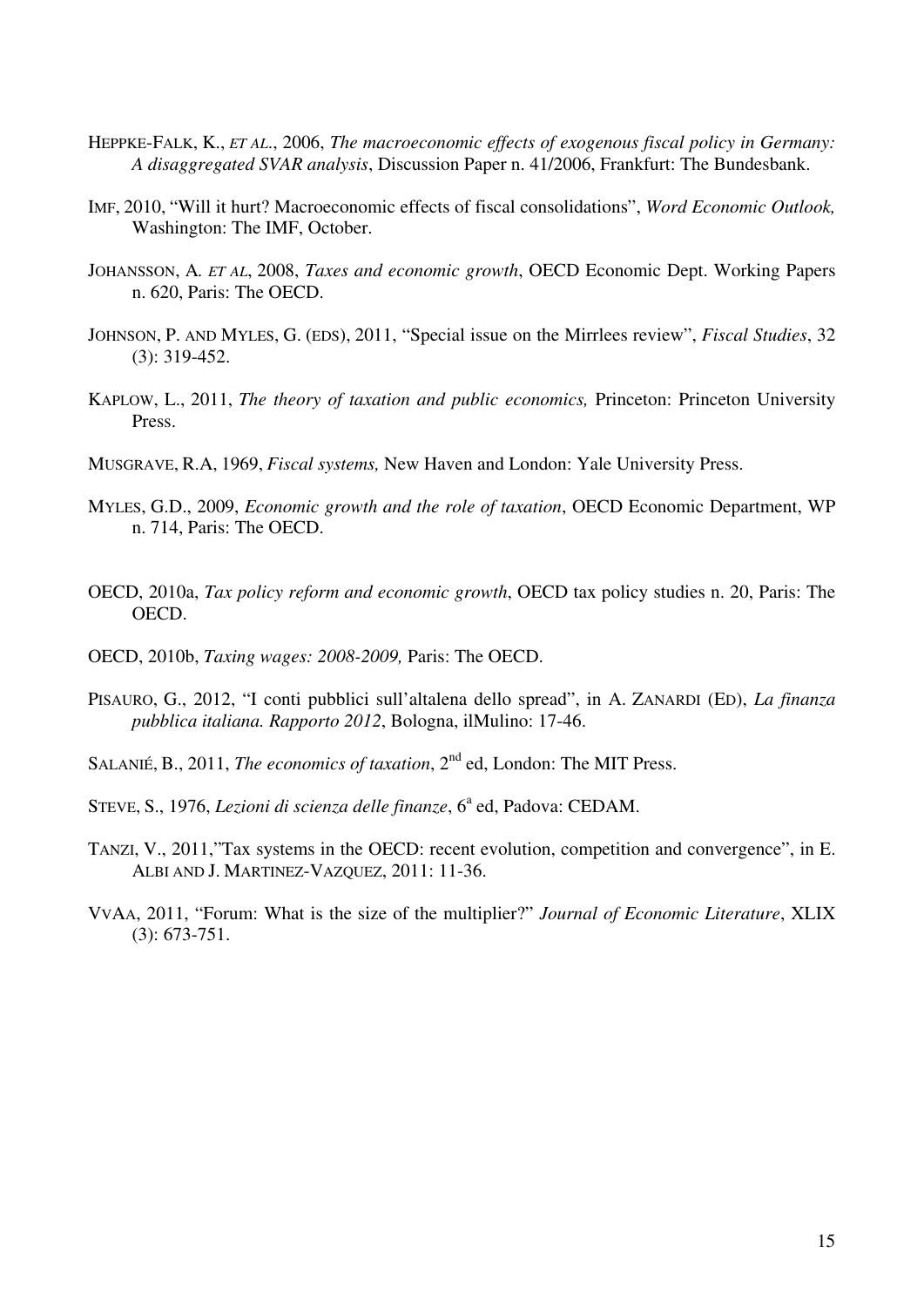|                      | 2000  | 2007                 | 2010  | 2010  | 2011  | 2012            | 2014  |
|----------------------|-------|----------------------|-------|-------|-------|-----------------|-------|
|                      |       |                      |       |       |       |                 |       |
| (a)                  |       | EU Commission, 2012a |       |       |       | Ameco data bank |       |
|                      |       |                      |       |       |       |                 |       |
| Direct               |       |                      |       |       |       |                 |       |
| taxes                | 12.6  | 12.9                 | 11.8  | 11.5  | 12.0  | 12.8            | 12.6  |
| Indirect             |       |                      |       |       |       |                 |       |
| taxes                | 13.2  | 13.3                 | 12.8  | 12.7  | 12.9  | 13.2            | 13.1  |
| Social security      |       |                      |       |       |       |                 |       |
| contributions        | 14.3  | 13.9                 | 14.3  | 14.4  | 14.4  | 14.6            | 14.6  |
| Total                | 40.0  | 40.0                 | 38.9  | 38.6  | 39.3  | 40.7            | 40.3  |
|                      |       |                      |       |       |       |                 |       |
| (b)                  |       |                      |       |       |       |                 |       |
|                      |       |                      |       |       |       |                 |       |
| Direct               |       |                      |       |       |       |                 |       |
| taxes                | 31.5  | 32.3                 | 30.4  | 29.8  | 30.0  | 31.5            | 31.3  |
| Indirect             |       |                      |       |       |       |                 |       |
| taxes                | 33.0  | 33.3                 | 33.2  | 32.9  | 34.3  | 32.4            | 32.5  |
| Social contributions | 35.8  | 34.8                 | 36.8  | 37.3  | 36.6  | 35.9            | 36.2  |
| Total                | 100.0 | 100.0                | 100.0 | 100.0 | 100.0 | 100.0           | 100.0 |
|                      |       |                      |       |       |       |                 |       |

*Table 1 -* Structure of taxes for the whole EA-17 as percentages of GDP (a) and of total taxation (b) - 2000-2014

*Source:* EU Commission*,* 2012a and Ameco data bank, 2012. 2013 and 2014 are forecast values (November 2012).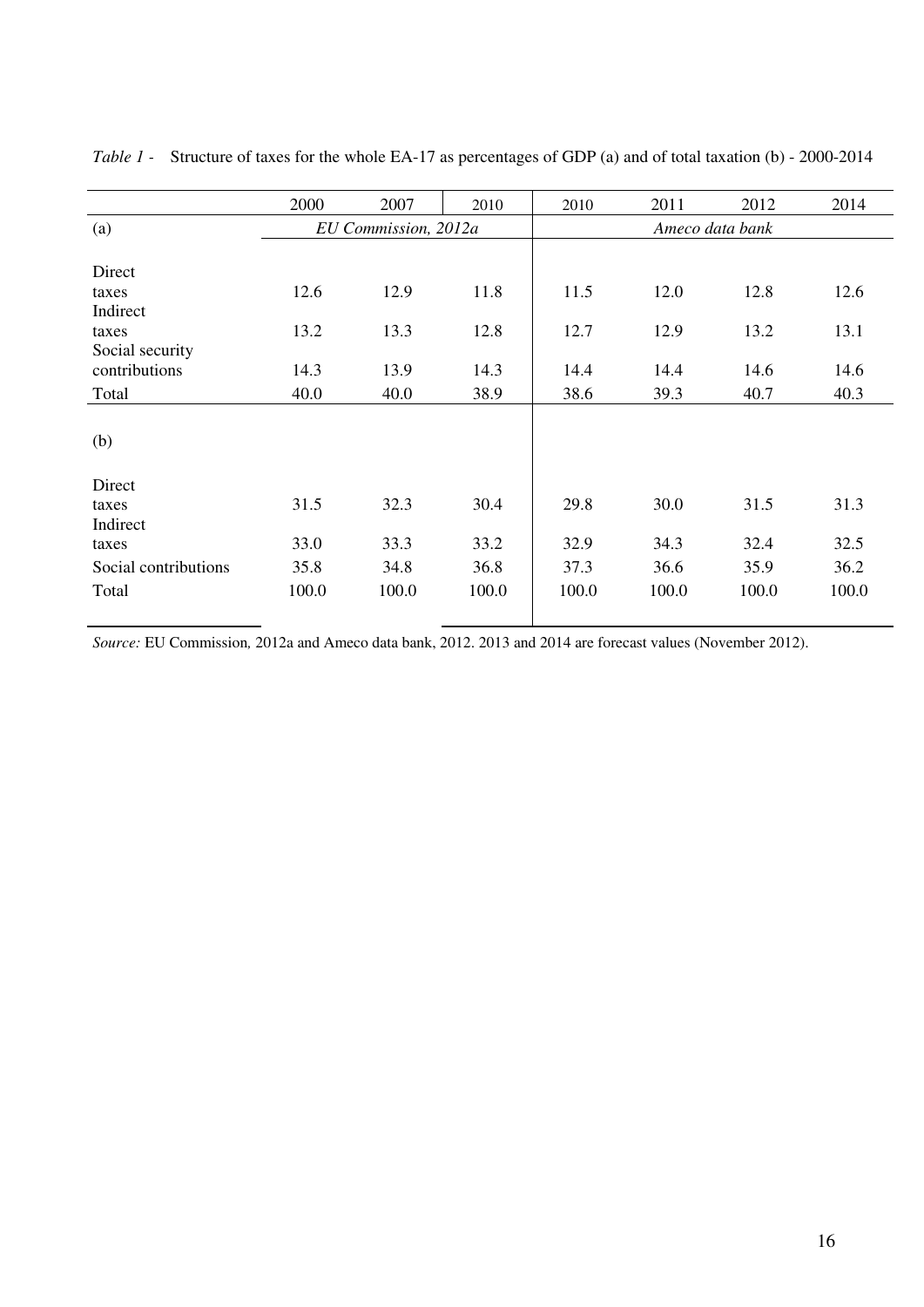|           |         |          |                 |         |           |         |           | Social        |        |
|-----------|---------|----------|-----------------|---------|-----------|---------|-----------|---------------|--------|
|           | Direct  | Indirect | Social security | Total   |           | Direct  | Indirect  | security      | Total  |
|           | taxes   | taxes    | contributions   | taxes   |           | taxes   | taxes     | contributions | taxes  |
|           |         |          | 2000-2014       |         |           |         | 2000-2014 |               |        |
| NL        | $-10.8$ | $-3.2$   | 7.1             | $-1.5$  | <b>BE</b> | $-3.4$  | $-5.9$    | 4.3           | $-2.2$ |
| FI        | $-23.4$ | 7.2      | 10.1            | $-5.9$  | EE        | $-10.4$ | 13.0      | 0.9           | 2.6    |
| <b>SK</b> | $-20.3$ | $-23.2$  | $-7.8$          | $-16.4$ | <b>PT</b> | 12.5    | $-1.5$    | 15.0          | 7.1    |
| <b>CY</b> | $-3.6$  | 13.1     | 21.2            | 9.0     | AT        | 3.0     | $-4.6$    | 1.4           | 0.0    |
| <b>SI</b> | 1.4     | $-7.6$   | 4.9             | $-1.1$  | EL        | 1.0     | $-12.7$   | $-1.9$        | $-5.2$ |
| IE        | 1.5     | $-17.8$  | 0.1             | $-6.7$  | IT        | 4.2     | $-1.3$    | 15.1          | 5.1    |
| LU        | $-4.0$  | $-8.6$   | 10.9            | $-1.8$  | MT        | 51.1    | 8.9       | $-3.1$        | 20.1   |
| DE        | $-4.6$  | $-0.9$   | $-7.6$          | $-4.6$  | <b>ES</b> | $-13.2$ | $-11.7$   | $-4.2$        | $-8.2$ |
| <b>FR</b> | $-1.6$  | 1.3      | 6.2             | 2.7     | EA-17     | $-3.8$  | $-3.0$    | 1.4           | $-1.5$ |
|           |         |          |                 |         |           |         |           |               |        |

*Table 2 -* Structure of revenue by countries. Percentage changes in GDP percentages. The EA-17 countries, 2000-2014

*Source:* Ameco data bank, 2012. 2014 is a forecast value (November 2012).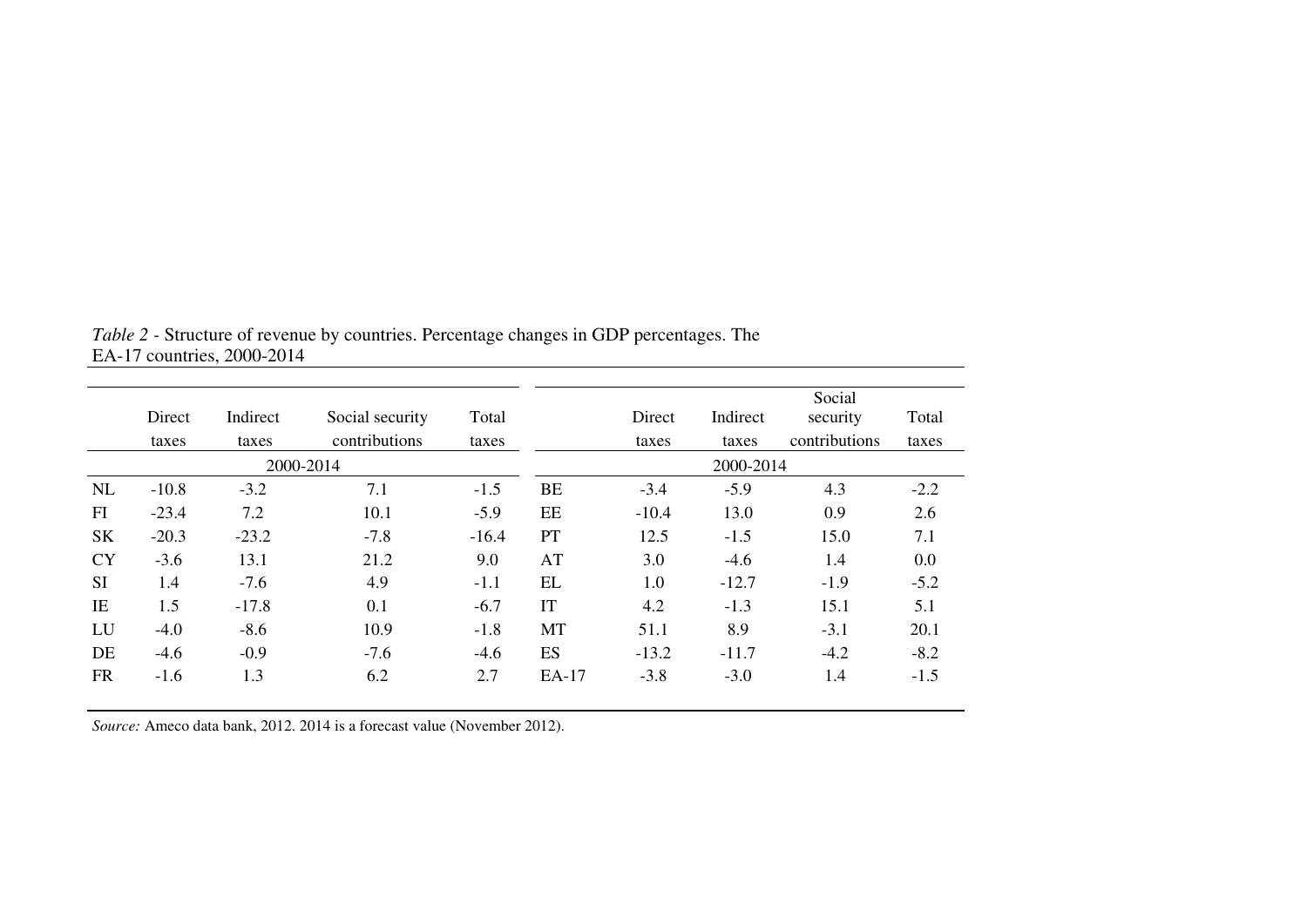|           | EU Commission, 2012a |                 |               |         |         |           |               |        |               | Ameco data bank 2012 |                 |                 |        |
|-----------|----------------------|-----------------|---------------|---------|---------|-----------|---------------|--------|---------------|----------------------|-----------------|-----------------|--------|
|           |                      |                 | 2000-2007     |         |         | 2007-2010 |               |        | 2000-<br>2010 |                      |                 | 2010-2014       |        |
|           |                      |                 | Social        |         |         |           | Social        |        | Memo:         |                      |                 |                 |        |
|           |                      | Direct Indirect | security      | Total   | Direct  | Indirect  | security      | Total  | labour tax    |                      | Direct Indirect | Social security | Total  |
|           | taxes                | taxes           | contributions | taxes   | taxes   | taxes     | contributions | taxes  | wedge         | taxes                | taxes           | contributions   | taxes  |
|           |                      |                 |               |         |         |           |               |        |               |                      |                 |                 |        |
|           | $+/-$                | $+/-$           | $+/-$         | $+/-$   | $+/-$   | $+/-$     | $+/-$         | $+/-$  | $+/-$         | $+/-$                | $+/-$           | $+/-$           | $+/-$  |
| <b>NL</b> | 1.7                  | 4.0             | $-12.3$       | $-1.2$  | 0.0     | $-3.8$    | 4.4           | 0.3    | $-8.0$        | $-1.0$               | $-0.1$          | 1.7             | 0.6    |
| FI        | 20.2                 | $-4.3$          | 0.0           | $-4.2$  | $-9.6$  | 1.5       | 5.0           | $-2.1$ | $-6.7$        | 0.6                  | 0.8             | $-0.1$          | 1.4    |
| <b>SK</b> | $-17.6$              | $-8.8$          | $-17.0$       | $-4.8$  | $-12.9$ | $-8.8$    | 5.1           | $-4.1$ | $-6.1$        | 0.6                  | $-0.5$          | 0.1             | 0.1    |
| <b>CY</b> | 23.2                 | 53.3            | 13.6          | $-10.2$ | $-19.6$ | $-16.6$   | 20.0          | $-11$  | $-4.8$        | 0.9                  | $-0.3$          | 0.3             | 1.6    |
| <b>SI</b> | 23.0                 | $-5.1$          | $-3.5$        | 0.4     | $-8.8$  | $-2.0$    | 10.8          | 0.8    | $-4.1$        | 2.1                  | 0.8             | $-0.1$          | 0.0    |
| IE        | $-4.5$               | 0.0             | 13.6          | 0.0     | $-16.4$ | $-13.3$   | 16.0          | $-9.9$ | $-4.0$        | 3.1                  | $-0.3$          | $-1.4$          | 1.2    |
| LU        | $-12.0$              | $-2.9$          | $-1.0$        | $-3.4$  | 9.1     | $-5.6$    | 9.1           | $-3.9$ | $-4.0$        | $-0.4$               | 0.7             | 0.5             | 0.9    |
| DE        | $-6.2$               | 0.0             | $-11.1$       | $-2.6$  | $-8.2$  | 0.9       | 2.0           | $-1.6$ | $-2.6$        | 1.2                  | 0.3             | $-0.2$          | 1.2    |
| <b>FR</b> | $-4.0$               | $-2.5$          | 1.2           | $-0.8$  | $-8.3$  | $-1.9$    | 3.7           | $-2.1$ | $-1.9$        | 2.0                  | 0.8             | 0.5             | 3.6    |
| <b>BE</b> | $-2.9$               | $-2.2$          | $-2.2$        | 2.4     | $-4.1$  | 0.0       | 4.4           | 0.0    | $-1.8$        | 1.3                  | 0.0             | 0.3             | 1.9    |
| EE        | $-3.9$               | 9.8             | $-3.7$        | 0.4     | $-8.1$  | 5.2       | 24.8          | $-9.6$ | $-1.2$        | $-0.1$               | $-0.2$          | $-1.3$          | $-1.6$ |
| PT        | 4.4                  | 9.6             | 6.3           | 1.2     | $-6.3$  | $-8.1$    | 5.9           | $-4.0$ | $-0.4$        | 2.1                  | 0.4             | $-0.1$          | 1.7    |
| AT        | 1.5                  | $-6.6$          | $-4.1$        | $-1.3$  | $-5.2$  | 3.5       | 5.6           | 0.7    | 0.1           | 1.1                  | 0.6             | $-0.2$          | 0.6    |
| EL        | 6.0                  | $-7.1$          | 6.7           | $-2.0$  | $-8.4$  | $-6.1$    | $-2.7$        | $-4.9$ | 0.1           | 2.0                  | 0.6             | $-1.3$          | 2.2    |
| IT        | 4.2                  | $-1.3$          | 16.4          | 1.2     | $-2.0$  | $-4.7$    | 4.7           | $-0.9$ | 0.1           | $-0.4$               | 1.2             | $-0.1$          | 1.6    |
| <b>MT</b> | 47.8                 | 23.6            | $-7.8$        | 5.1     | $-1.5$  | $-8.6$    | 1.7           | $-4.3$ | 1.1           | 0.6                  | 0.2             | 0.2             | 2.1    |
| ES        | 27.4                 | $-0.8$          | 1.7           | 3.0     | $-26.7$ | $-10.9$   | 0.8           | $-14$  | 1.6           | 0.2                  | $-0.4$          | $-0.6$          | $-0.5$ |
| EA-       |                      |                 |               |         |         |           |               |        |               |                      |                 |                 |        |
| 17        | $-0.8$               | $-1.5$          | $-4.1$        | $-2.2$  | $-8.5$  | $-3.0$    | 2.9           | $-2.8$ | $-3.6$        | 0.9                  | 0.3             | $-0.1$          | 1.1    |

*Table 3 -* Structure of revenue in individual EA-17 countries: 2000-2007/ 2007-2010/ 2010-2014. Percentage changes in GDP percentages

*Source:* EU Commission 2012a and Ameco data bank. 2014 is a forecasted value (November 2012).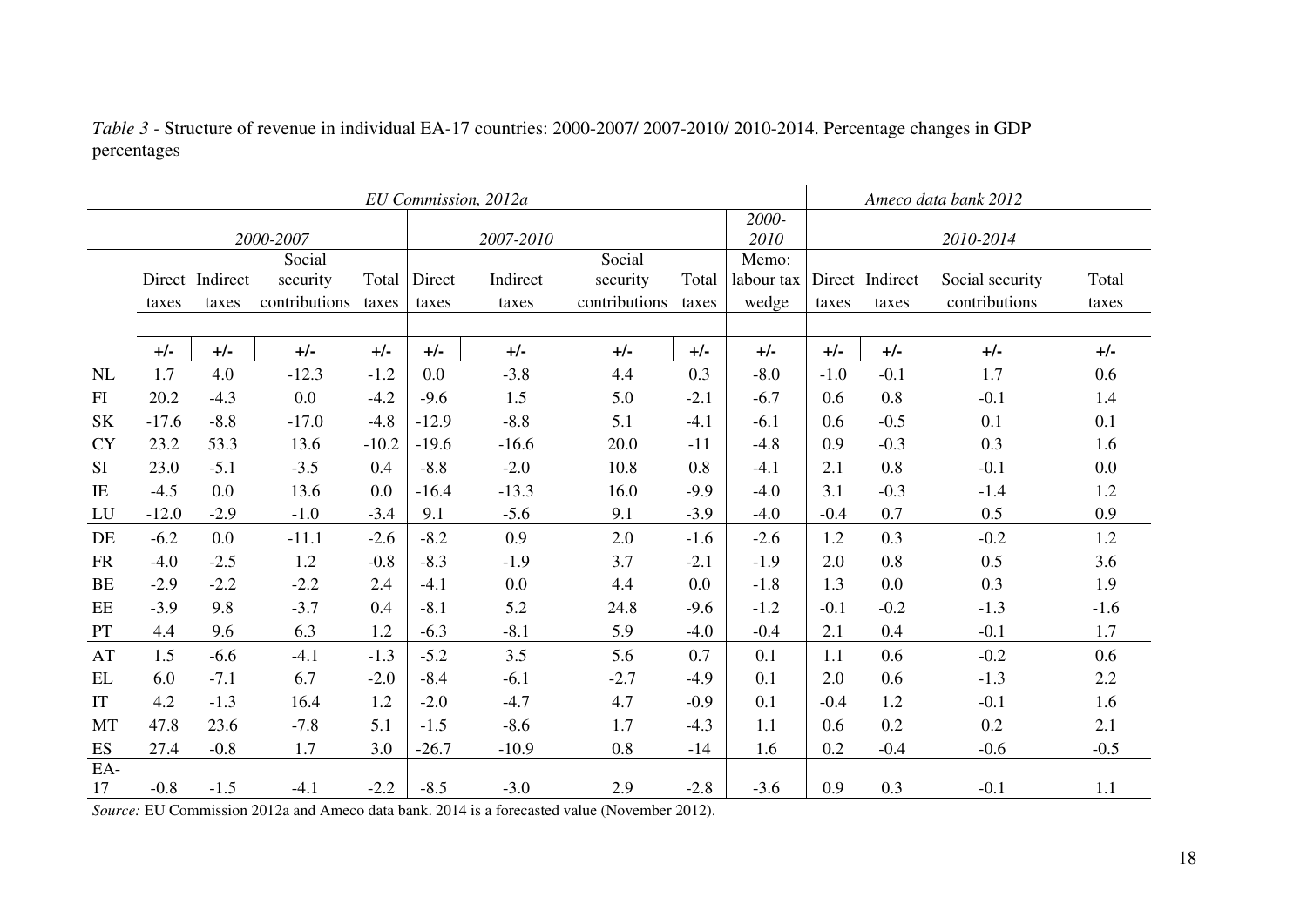|                                                 | 2000-2007      |            |                                      | 2007-2010              | 2010-2014   |                                  |
|-------------------------------------------------|----------------|------------|--------------------------------------|------------------------|-------------|----------------------------------|
|                                                 | Partial        | Total      | Partial                              | $\operatorname{Total}$ | Partial     | Total                            |
|                                                 |                |            |                                      |                        |             |                                  |
| (a) Aggregated                                  |                |            |                                      |                        |             |                                  |
| Direct taxes                                    |                |            | $\mathbf X$                          |                        |             |                                  |
| Indirect taxes                                  |                |            |                                      |                        | $\mathbf X$ |                                  |
| Social security<br>contributions                |                |            |                                      |                        |             |                                  |
| (b) By countries                                |                |            |                                      |                        |             |                                  |
| Direct taxes                                    | SK, LU, DE, FR |            | FR, EE PT, MT,<br>SK, CY, IE, ES, IT | FI, DE, EE, AT         | $\rm{EE}$   |                                  |
| Indirect taxes                                  | EE, PT         | NL, EE, MT |                                      | FI, DE, EE, AT         | FR, MT      | FI, SI, DE, IT<br>PT, AT, EL, LU |
| Social security contributions AT, SK,<br>LU, DE |                | NL, EE, MT | $\mathop{\rm EL}$                    |                        | EE, ES      | FI, SI, DE, IT<br>PT, AT, EL, LU |

## *Table 4* - Partial and total tax shifts, 2000/2007- 2007/2010-2010/2014: in the EA-17 area, and in individual member countries

*Source*: Our own calculations based on Eurostat, 2012a and on Ameco data bank, 2012. 2014 is a forecast value.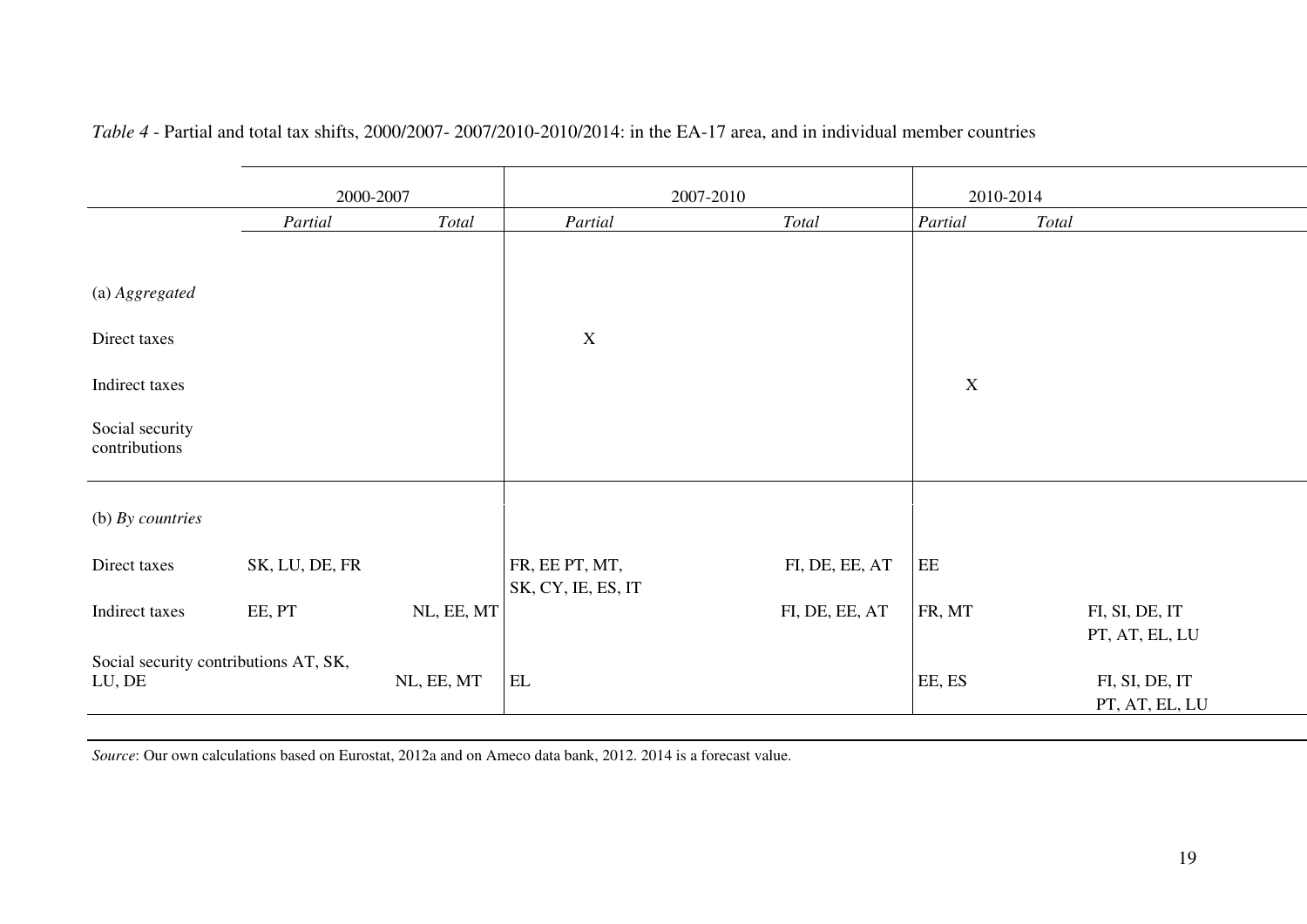|                                  | Belgium |         | France                                                     |       |            | Germany |         | Italy   |         | Portugal   | Spain          |           | Euro Area |         |
|----------------------------------|---------|---------|------------------------------------------------------------|-------|------------|---------|---------|---------|---------|------------|----------------|-----------|-----------|---------|
|                                  |         | $t+1$   |                                                            | $t+1$ |            | $t+1$   |         | $t+1$   | t       | $t+1$      |                | $t+1$     |           | $t+1$   |
| Personal Income Tax              | $-0.15$ | $-0.23$ | $-0.21$                                                    |       | $-0.45$    | $-0.91$ | $-0.18$ | $-0.45$ | $-0.27$ | $-0.67$    | $-0.35$        | $-1.02$   | $-0.42$   | $-0.63$ |
| Indirect taxes                   | $-0.15$ |         | $-0.53$                                                    |       | $-0.76$    | $-0.53$ | $-0.39$ | $-0.52$ | $-0.26$ | $-0.41$    | $-0.37$        | $-0.65$   | $-0.18$   | $-0.76$ |
| Social security<br>contributions | $-0.01$ | $-0.18$ | $-0.2$                                                     |       | $-0.85$    | $-0.88$ | $-0.1$  | $-0.51$ | $-0.18$ | $-0.44$    | $-0.52$        | $-1.03$   | $-0.2$    | $-0.62$ |
|                                  |         |         | Qualitative effects on GDP of tax shifts to indirect taxes |       |            |         |         |         |         |            |                |           |           |         |
|                                  |         |         |                                                            |       |            |         |         |         |         |            |                |           |           |         |
| from PIT<br>from social          | =       | n.a.    | $\blacksquare$                                             | n.a.  |            | $+$     |         |         | =       | $\pm$      | $\blacksquare$ | $\pm$     | $\ddot{}$ |         |
| contributions                    | ٠       | n.a.    | $\sim$                                                     | n.a.  | $\ddagger$ | $+$     |         |         | ۰       | $\ddagger$ | $\ddag$        | $\ddot{}$ | $\ddot{}$ |         |

*Table 5 -* Fiscal multipliers: effects on GDP of tax increases by/of 1 percentage point of GDP. Euro Area and selected countries. Year 1 *(t*) and year 2  $(t+1)$ .

*Source*: ECB, 2004.

*Notes:* Averages of national, EU (QUEST) and OECD (INTERLINK) models. Our own calculations.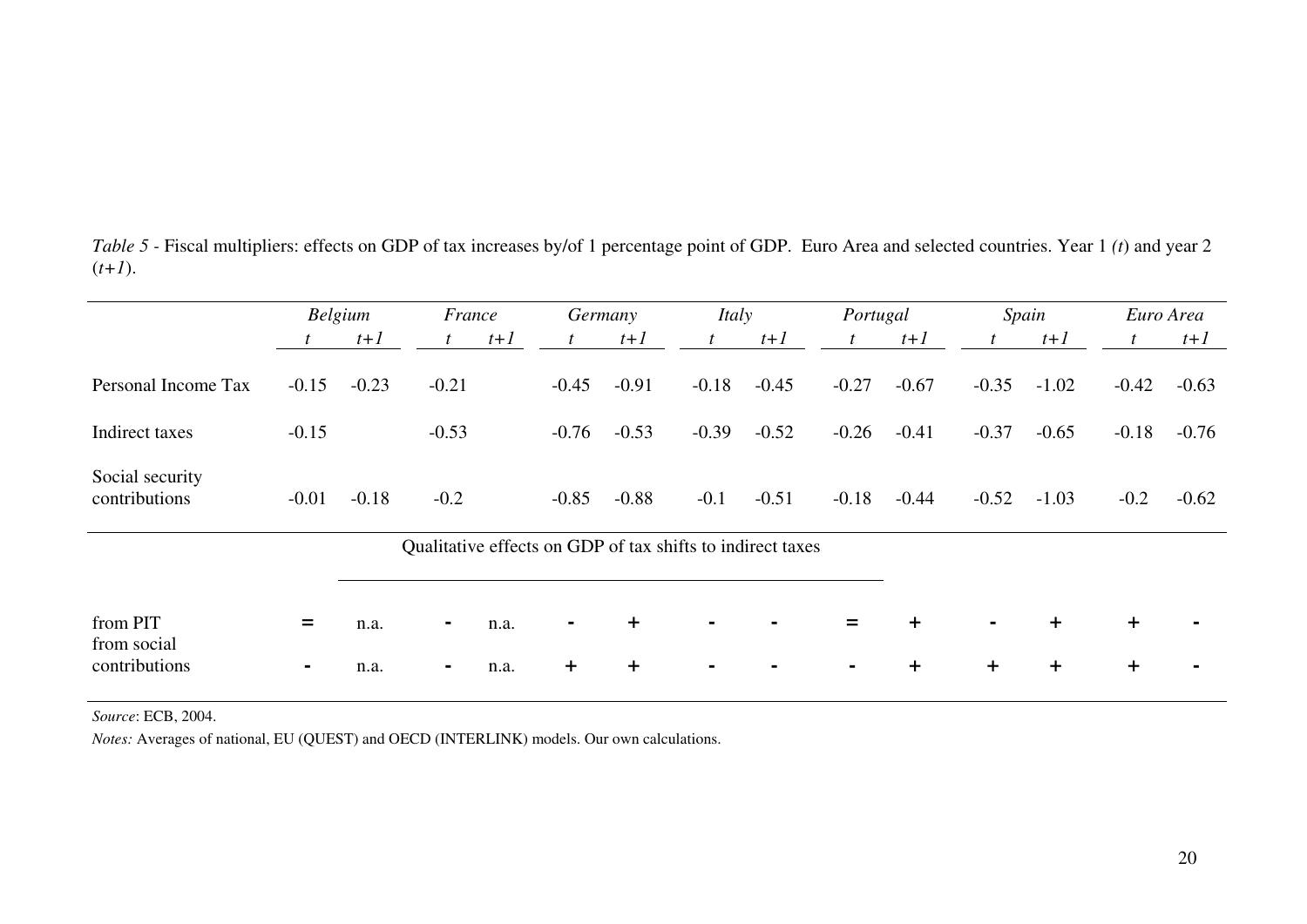| Expenditure and taxes | <b>US</b> | EU      |
|-----------------------|-----------|---------|
| Public consumption    | 1.55      | 1.52    |
|                       |           |         |
| Public investment     | 1.2       | 0.9     |
| Targeted transfers    | 1.59      | 1.48    |
| General transfers     | 0.42      | 0.29    |
| Consumption taxes     | $-0.61$   | $-0.66$ |
| Corporate tax         | $-0.24$   | $-0.15$ |
| Labour taxes          | $-0.23$   | $-0.53$ |
|                       |           |         |

# *Table 6 -* First year multipliers of expenditure and taxes

*Source:* G. Coenen. *et al.,* 2012.